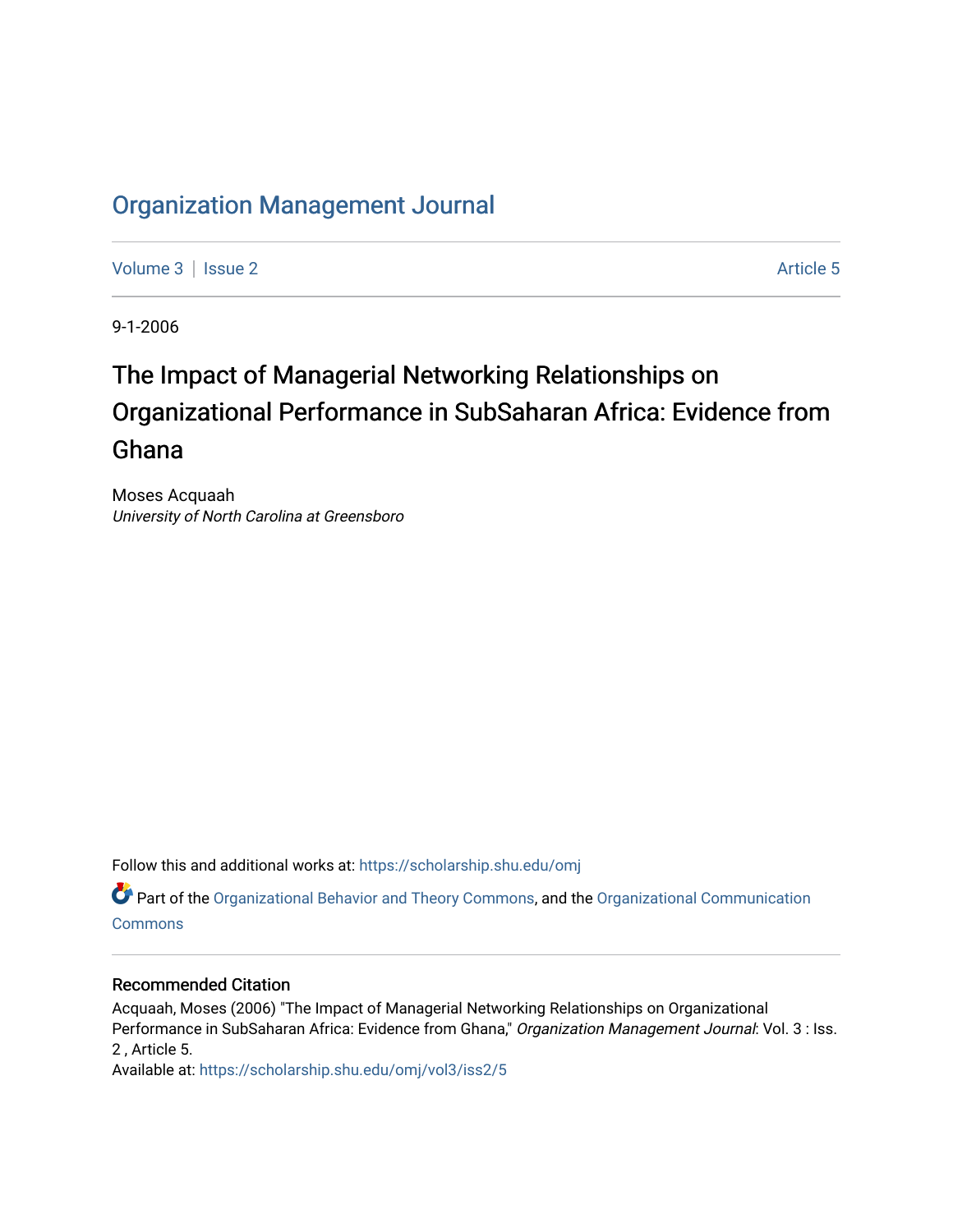# The Impact of Managerial Networking Relationships on Organizational Performance in Sub-Saharan Africa: Evidence from Ghana\*

#### **[MOSES ACQUAAH](mailto:acquaah@uncg.edu)**

University of North Carolina at Greensboro

This paper focuses on how managerial networking relationships developed with external entities affect organizational performance using survey data from organizations in Ghana. Networking relationships with external entities are established so as to obtain resources, valuable information, and to acquire and exploit knowledge, in order to overcome the high level of uncertainty in the business environment. The findings provide strong support that managerial networking relationships developed with top managers of other firms, government bureaucratic officials, community leaders, and leaders of employee unions and representatives enhance organizational performance. However, managerial networking relationships developed with politicians at different levels of government are either not related to performance or impede performance. Empirically, the findings confirm that managerial networking relationships may have beneficial as well as detrimental effects on organizations.

**Key words**: *Managerial networking relationships; Social capital; Organizational performance; Sub-Saharan Africa; Ghana*

The conventional wisdom about the impact of managerial networking relationships with external entities on the strategic organization of firm activities could be summed up in the common adage "it is not only *what* you know that affects your performance, but *who* you know also affects how you perform." Organizational and industrial sociological theorists have argued that managerial actions are embedded in social networks of relationships (Granovetter, 1985; Laumann, Galaskiewicz & Marsden, 1978). Building on this view, management researchers have argued that the social capital embodied in the development of managerial networking relationships with external entities affects an organization's competitive advantage and performance (e.g., Burt, 1997; Gulati, 1998; Peng & Luo, 2000). However, most empirical studies have focused on the impact of social capital developed from the managerial networking relationships with top managers of other firms (suppliers, buyers, and competitors) on organizational activities. Networking relationships managers develop with other organizational stakeholders such as the government (politicians and bureaucrats), community leaders, and employee unions and its impact on the strategic organization of firm activities and outcomes have been relatively unexplored.

In addition, social networking and ties are prevalent in the emerging economies of Sub-Saharan Africa because of the presence of strong collectivistic cultures (Adu-Febiri, 1995; Salm  $\&$ Falola, 2002). However, there have been little empirical studies examining the effects of managerial networking relationships and social ties on a firm's activities in Sub-Saharan African emerging economies. Most of the empirical studies examining the role of managerial networking relationships on a firm's activities have either focused on advanced economies or the emerging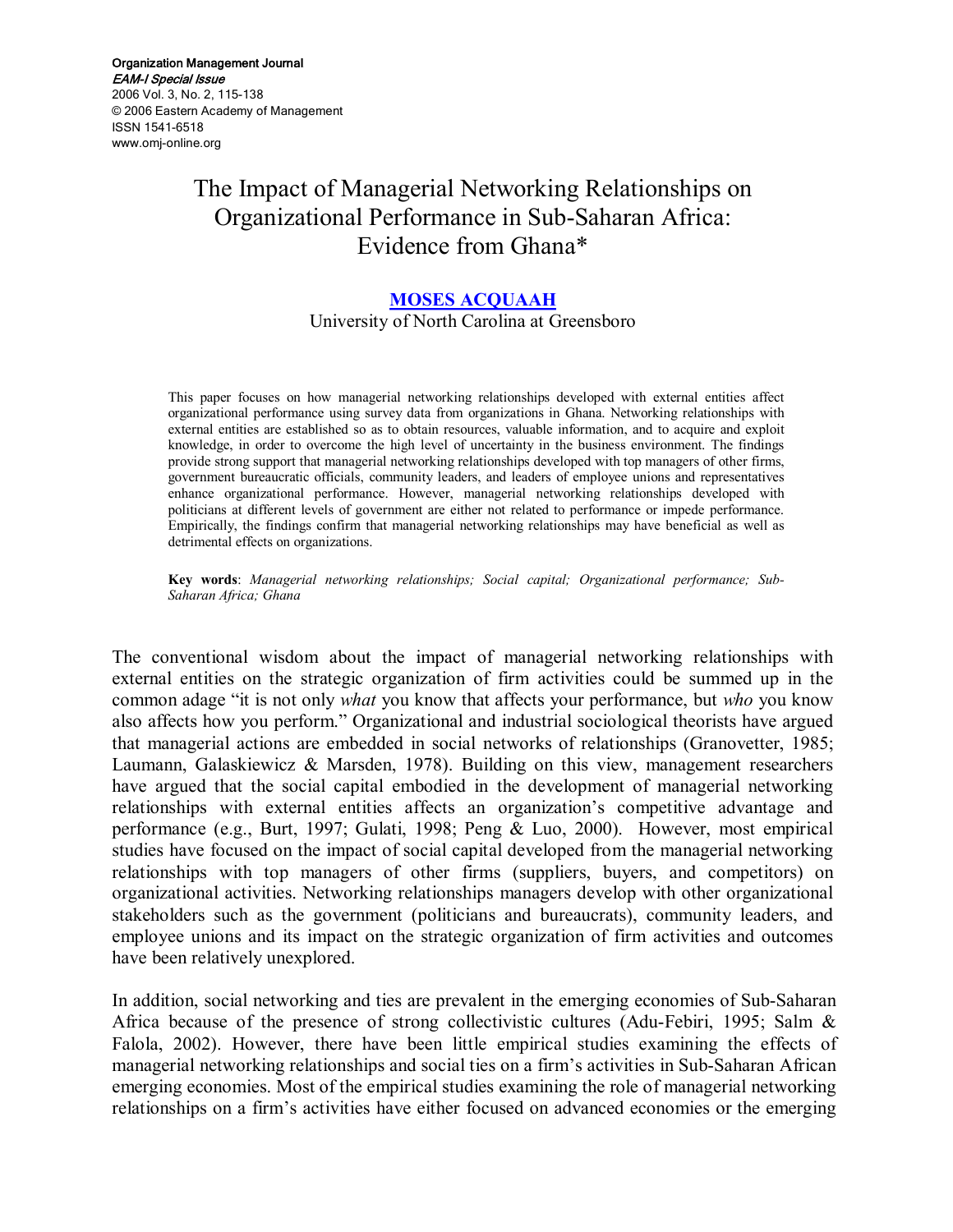economies of Asia (e.g., Park & Luo, 2001; Peng & Luo, 2000; Lee, Lee, & Pennings, 2001). Although, emerging economies in general may exhibit similar economic and institutional characteristics such as underdeveloped market-supporting institutions for fostering economic exchange, weak laws and poor enforcement capacity of the formal legal institutions (Khanna & Palepu, 1997), there are wide-ranging differences in the form of social norms, culture, and even the levels of environmental uncertainty and business risks. Thus, the role of networking relationships in facilitating the exchange of resources for the strategic organization of firm activities may be different in different regions of the world.

Organizational researchers have suggested that the greater the uncertainty in a firm's business environment, the more likely the firm will rely on managerial personal and social networking ties when entering into economic exchange relationships (Pfeffer & Salancik, 1978; Peng & Heath, 1996; Powell, 1990). The African business environment is highly uncertain because of the underdevelopment of the market mechanism in fostering economic exchange and weak enforcement capacity of the formal institutional structures (e.g., legal institutions), making it difficult to obtain the necessary resources for productive activities. Thus, managers are more likely to use networking contacts and social relations in Africa to reduce uncertainty in their business environments. Hoskisson, Eden, Lau, and Wright (2000) have noted that research on firm strategies in emerging economies have focused on China and some countries in Central and Eastern Europe, with little or no research attention to Africa/Middle East region, although "emerging markets are not a homogenous or clearly identifiable and recognizable group" (p. 257). They encouraged strategy researchers to broaden their research agenda to embrace developments in these countries to advance the development of theory and practice. Despite this call, strategy research in emerging economies is still dominated by studies from Asia and Eastern Europe (see the recent special issue of strategy research in emerging economies in the *Journal of Management Studies* edited by Wright, Filatotchev, Hoskisson, & Peng, 2005). This study responds in part to such a call for a better understanding of strategy issues in Sub-Saharan Africa.

This paper examines how the social capital developed by managers as a result of their personal and social networking relationships with external entities (top managers of other firms, political leaders, bureaucratic officials, community leaders, and leadership of employee unions and representatives) affect organizational performance using data from Ghana. This study makes several contributions to the social capital and networking literature. First, the study presents a broader perspective of the development of social capital through networking relationships by managers to include their access to resources, valuable information, and acquisition and exploitation of knowledge from other external entities beyond the top managers of other firms. Second, the study examines the impact of managerial networking relationships on different measures of organizational performance—growth in productivity, growth in sales and revenues, growth in net income/profit, return on assets (ROA), and return on sales (ROS). Third, this research extends the focus of the managerial networking performance link to include a Sub Saharan African setting—Ghana. Such an inquiry will provide potential insight into the comprehensiveness of extant network theory by including management issues in Africa.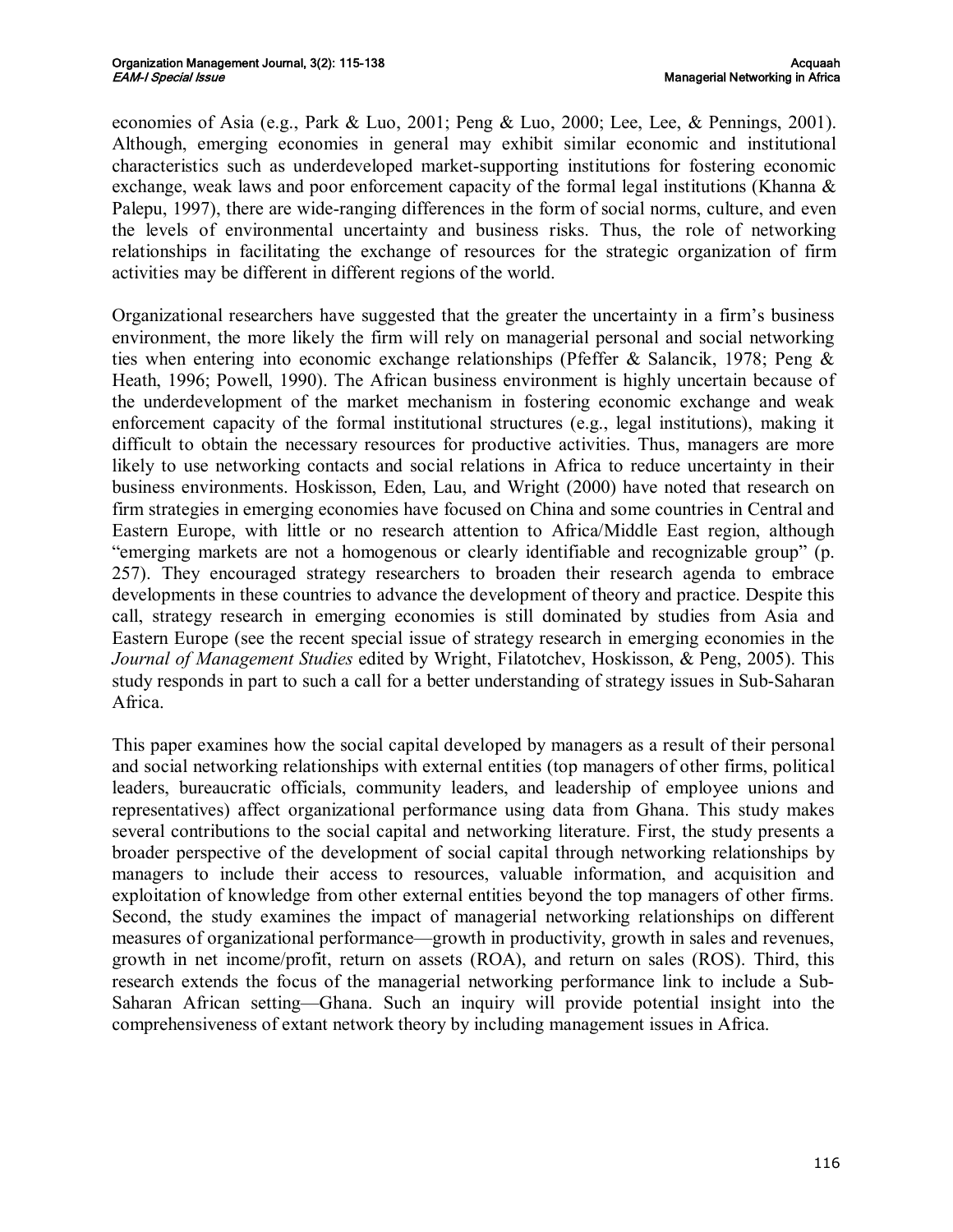### **Ghana's Economic Environment and Social Context**

### **Economic Environment**

Ghana is a relatively small economy located on the west coast of Africa. The country is currently implementing the IMF/World Bank sponsored structural adjustment programs (SAP), which is characterized by the privatization of stateowned enterprises (SOEs) and liberalization of the domestic economy. After independence in 1957, Ghana pursued an inward-oriented statecontrolled industrialization policy to modernize its economy. However, inefficiencies in the management of the SOEs led to huge excess capacity and the dependence of the SOEs on the government for subsidies to operate. The subsidies were provided to the SOEs to protect and enable them to survive using the infant industry argument. Political instability and economic mismanagement from the mid 1960s to the early 1980s led to the deterioration of the economy. The mismanagement had an adverse effect on the functioning and performance of economic, political, legal, and regulatory institutions in the country. The development of business enterprises was also stifled because of the inability to obtain resources through arms length transactions and the scarcity of foreign exchange to import the needed raw materials and inputs which could not be obtained domestically for productive activities (Acquaah, 2005). In order to turn around the economic crises, the government started implementing the IMF/World Bank led SAP in 1983 so as to promote operations efficiency, productivity growth, privately-owned enterprises, development, economic growth, and trade and investment. The contents of SAP include: monetary and banking reforms to improve access to capital; privatization of unprofitable state-owned enterprises; removal of import controls and foreign exchange restrictions; and removal of price controls and local production subsidies (Debrah, 2002).

Although the government of Ghana started the implementation of the IMF/World Bank SAP in 1983, serious commitment to the liberalization of the economy and privatization of the SOEs did not commence until 1988. Some of the policies have been targeted at the development of entrepreneurs and the promotion of small- and medium-sized businesses through the creation of new business enterprises (Government of Ghana, 1997; Yusuf & Saffu, 2005). The economic liberalization policies have nurtured an open economy, making it easier for the start-up of many new domestic owned small- and medium-sized enterprises. Moreover, it has minimized the hurdles that the already established domestic businesses need to clear in order to obtain raw materials and inputs, and other resources for productive activities. However, businesses in Ghana still face serious roadblocks in terms of their ability to competitively acquire the necessary resources through arms length transactions in the open market because of the poor institutional framework for implementing and enforcing laws facilitating the exchange of resources.

#### **The Sociocultural Environment and Relationship Building**

The establishment, organization and conduct of businesses activities in Ghana cannot be adequately understood unless the social system is also taken into account. The social system of Ghana revolves around the culture of the traditional societies. The Ghanaian traditional society is organized around kinship groups and collectivistic communities, in which the lineage or extended family (this family unit extends beyond the concept of the immediate biological family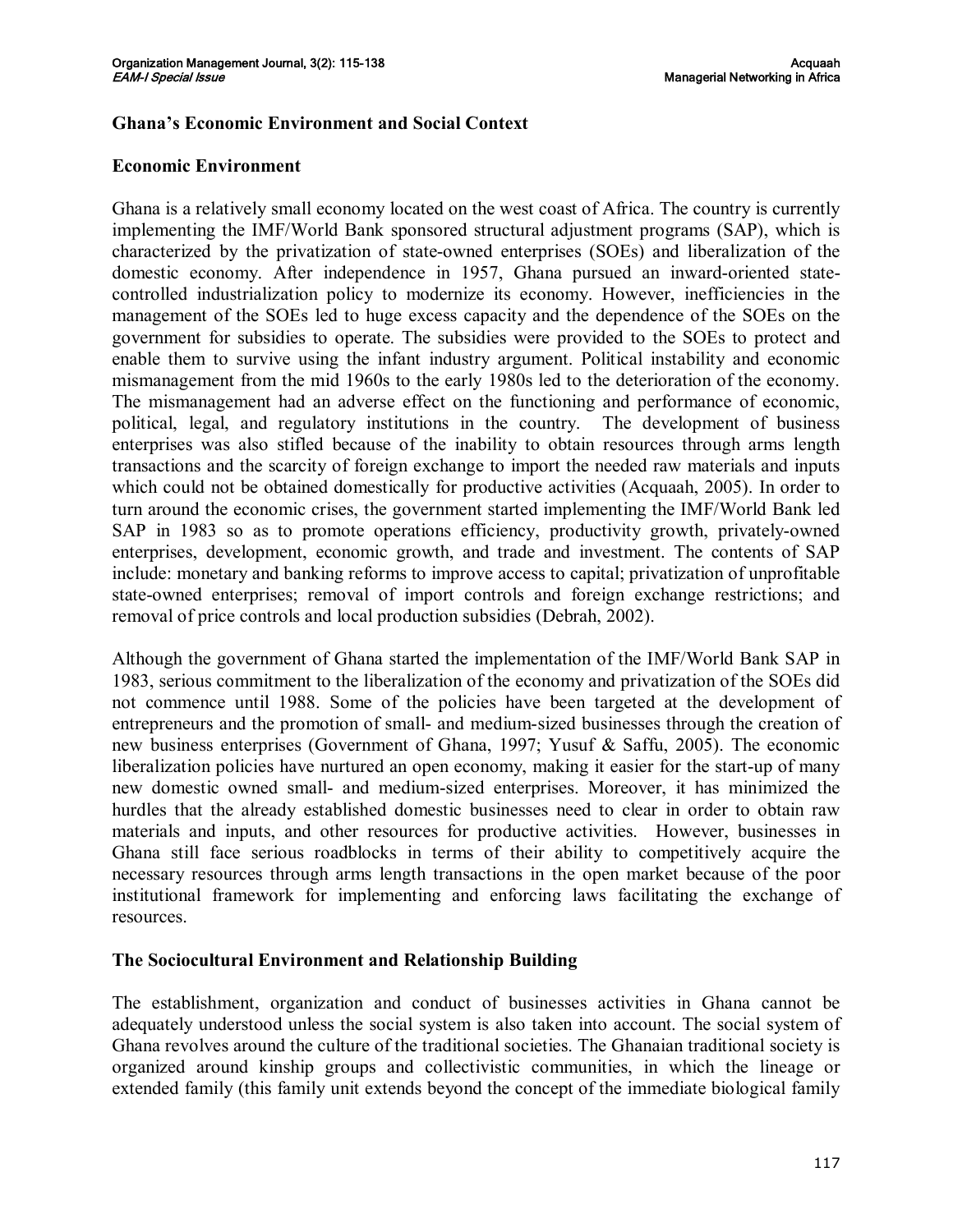to include distant relatives spanning several generations apart), and the clan play an essential role in creating the norms, values and behavioral conduct acceptable to the society. This is summed up in a proverb by one of the largest tribes or ethnic groups in Ghana, the Akans, as "*Abusua ye dom*" (which means, "the family is a crowd"). The traditional social system in Ghana resembles a series of concentric circles in which the lineage and extended family is the core or center. The lineage systems establish the ownership, control, and distribution of property, ensure the maintenance of social norms and values, and the process of traditional social and political succession. Gyrating around the lineage and extended family is the web of personal and social relationships within the traditional social organization, which is made up of the clan, the community, and the tribe or ethnic group. The social organization (i.e., the extended family, clan, community, and tribe) is headed by kings who exercise traditional political authority with chiefs (lower level kings) and heads of extended families. Individuals who belong to a particular social organization, therefore, exhibit strong loyalty to that social organization and its traditional political authority.

Interpersonal and social interactions, connections and relationships among members in the social organization are highly cherished to the extent that the needs of the social group are valued over those of the individual (Salm & Falola, 2002). The social organization is thus a corporate unit with a specific identity and membership that owns and manages property (especially land), and not only enforces social norms, values, and expected behaviors among group members but also applies social sanctions to members who deviate from the group norms. Individuals in the social organization are bound together through various social benefits and obligations and are therefore committed to one another by norms of reciprocity and equity. Beginning with the extended family and the clan, the social organization functions as a "mutual aid assistance society" in which each member has both the obligation and responsibility to help others, and the right to receive assistance when needed (Codjoe, 2003). Individuals in the social organization who dishonor this commitment are at risk of not only losing their reputation and image but also disgracing their family. The behavior of an individual within the social organization is seen as a reflection of the moral character of that individual as well as that of the individual's entire extended family and sometimes the ethnic group (Salm & Falola, 2002). Thus the social organization with its network of interpersonal and social relationships acts as economic and social units of production in the traditional social system. It provides assistance such as financial resources and access to market opportunities for business operations for members in the group. This is because it is believed that the social organization will benefit from the businesses it offers support and that those businesses will be transferred to someone in the social organization (especially the family) when the owner is no longer around.

The modernization of the country since the attainment of independence in 1957 has led to the creation of formal political, economic, and legal institutional structures that govern how economic and business activities are conducted in Ghana. These formal institutions which follow the English common law traditions are expected to implement and enforce regulations, laws, and the conduct of arms length business transactions. However, the laws and regulations enacted from these formal institutions are poorly implemented and enforced so managers and entrepreneurs in Ghana rely on the connections and relationships they have developed with individuals who are members of their social organization (and sometimes from outside their social organization) who have the power and authority to get things done. Modernization and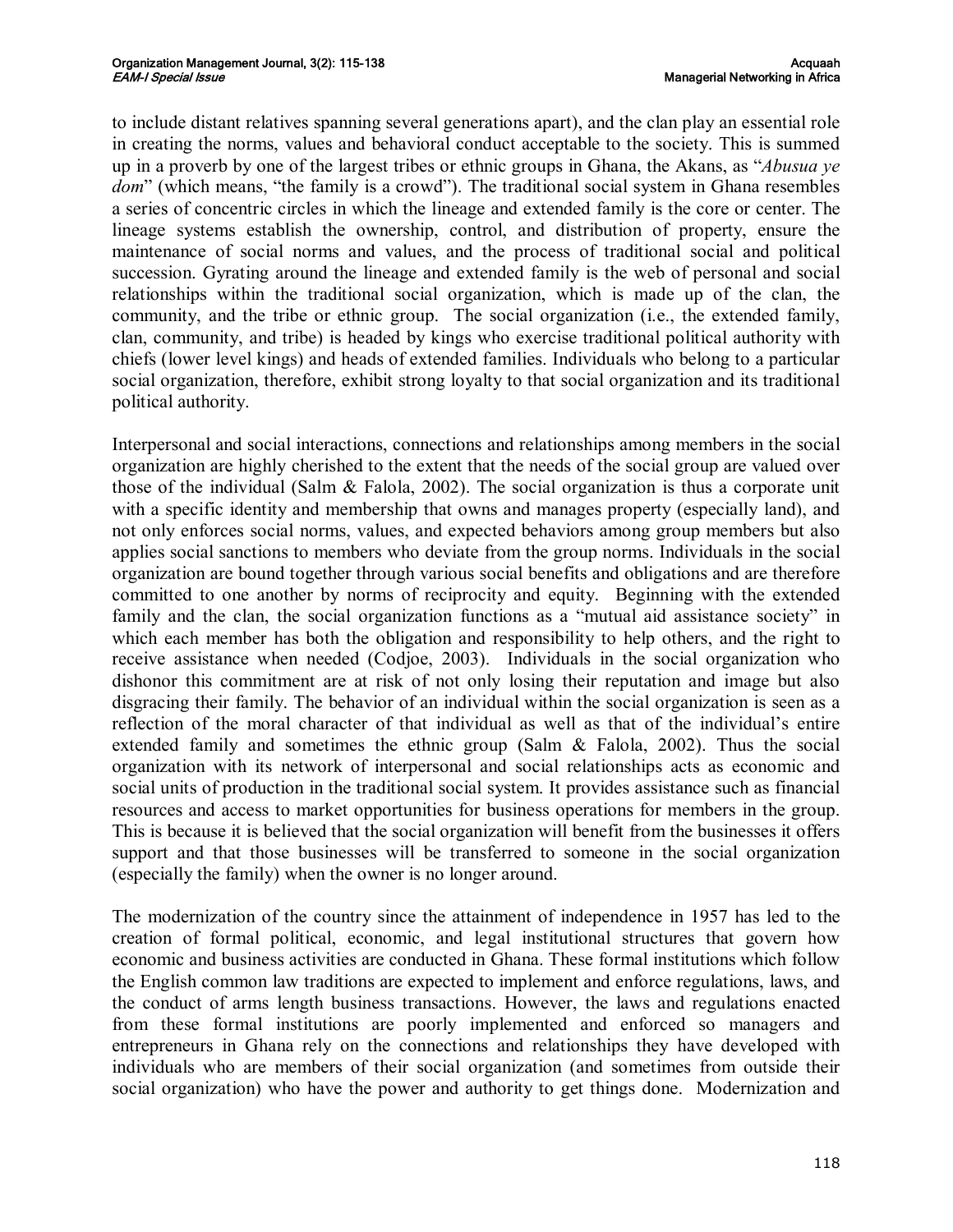social change have created a tension between the various Ghanaian societies' allegiance to the social norms, values, and behaviors expected by the traditional social and political systems and the formal laws and regulations of the new nation state. However, Ghanaians' ties to their traditional social and political systems are never severed, making it an important means of avoiding the inefficient and ineffective implementation and enforcement of the formal bureaucratic arms length rules and regulations by activating their personal and social relationships. This provides an alternative way of dealing with the formal and bureaucratic institutions of the new nation state to obtain the scarce and necessary resources for business activities. Thus the personal and social connections and loyalties to the traditional social system in Ghana continue to be used as a source of obtaining resources for business activities, even in the presence of modern economic and political institutions, making it a form of social investment and capital.

# **Theoretical Background**

Social capital theory is based on the premise that personal and social networking relationships and ties provide value to the actors by enabling them to tap into the resources embedded within that relationship for their benefit (Bourdieu, 1985; Lin, 2001; see also Adler & Kwon, 2002 for a recent review). The resources, opportunities, and information that accrue to individuals and organizations as a result of the personal and social networking and ties with other entities have been referred to as social capital (Bourdieu & Wacquant, 1992; Coleman, 1988). Individuals and organizations therefore develop networking relationships and ties with other entities to meet their specific needs for economic resources, information, knowledge, social recognition, political protection, and legitimacy, which otherwise would not be available without such relationships and ties (Gargiulo & Benassi, 2000).

Early usage of the concept of social capital focused on how the resources acquired by an individual through the development of close social relationships and networks influences his/her behavior, but the argument has recently been extended to organizations (e.g., Baker, 1990, Gulati, 1995). An organization can develop social capital through a variety of personal, social, and economic relationships with other constituents of the organization. These include relationships with suppliers, customers, competitors, trade or employee associations, government political and bureaucratic institutions, and community organizations and institutions. Several organizational and sociological researchers have theoretically argued that networking relationships contributes to organizational success. For example, Nahapiet and Ghoshal (1998) argue that social capital promotes the development of new intellectual capital and those organizations which develop high levels of social capital are more likely to perform better than their competitors. Moreover, Leanna and Van Buren (1999) suggest that social capital enables an organization to be flexible, manage collective action, and develop intellectual capital, which facilitates the creation of competitive advantage.

Empirically, several researchers have established a positive link between social capital embedded in networking relationships and ties and organizational performance. It has been shown that social capital facilitates new product development, technological distinctiveness, and sales cost efficiency (Yli-Renko, Autio,  $\&$  Sapienza, 2001), and increases productivity and performance (Lee, Lee & Pennings, 2001; Peng & Luo, 2000; Rowley, Behrens, & Krackhardt,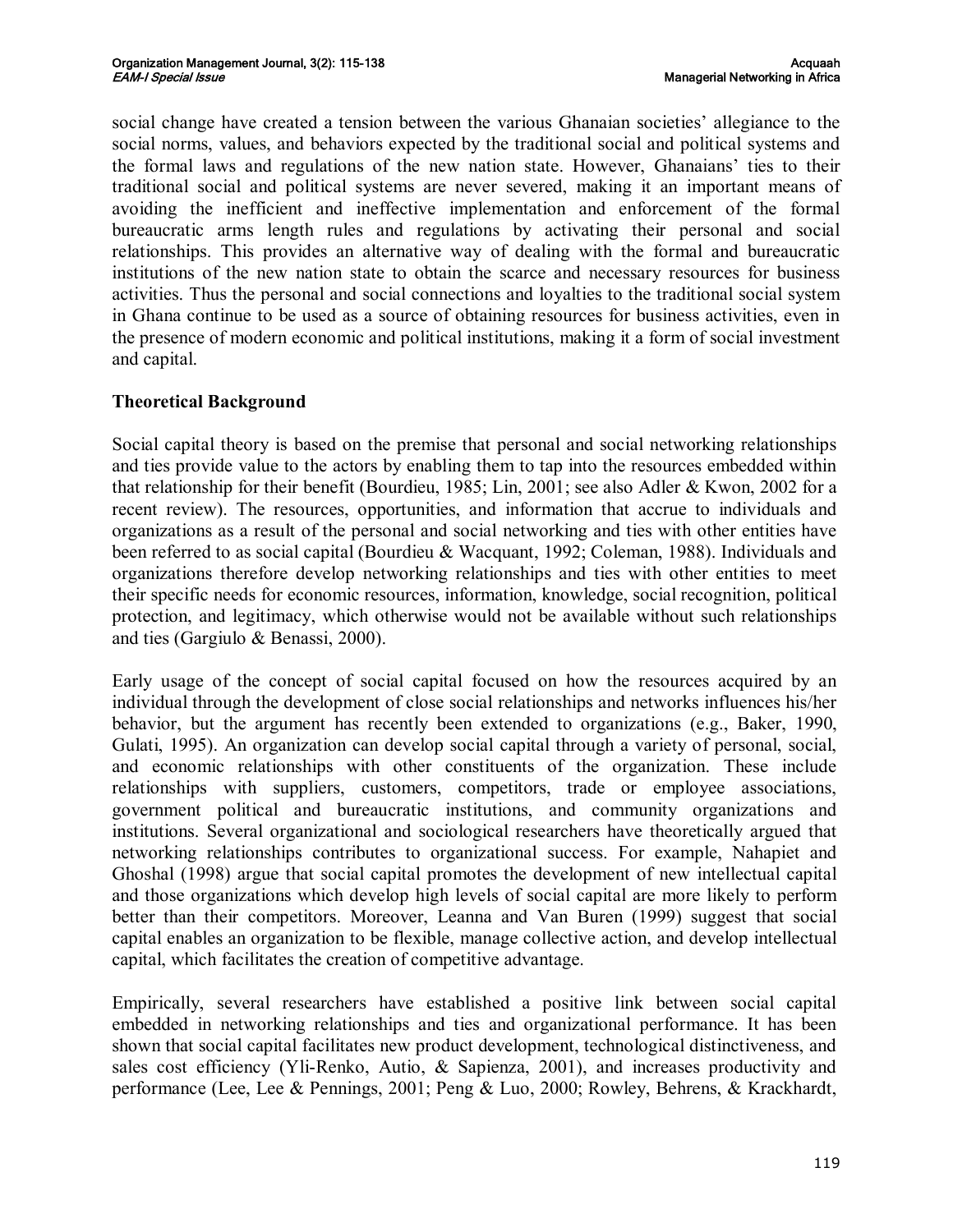2000). It also improves an organization's chances of survival (Fischer & Pollock, 2004; Pennings, Lee & van Witteloostuijn, 1998; Uzzi, 1996); adds value through product innovation (Tsai & Ghoshal, 1998); helps organizations secure financial resources (Uzzi, 1999); and facilitates the transfer of knowledge (Kale, Singh, & Perlmutter, 2000). Other studies have also shown that while managerial networking relationships and ties provide benefits to organizations they can also hinder their progress by acting as constraints on an organization's activities and thus its performance; the so called "dark side" of social capital (Gargiulo & Benassi, 2000; Portes & Sensenbrenner, 1993). Managerial networking relationships may, therefore, have beneficial as well as detrimental effects on organizations.

# **Managerial Networking and Organizational Performance**

The managerial networking relationships and ties developed in Sub-Saharan African societies in general and Ghana in particular are mostly relational in nature (Salm & Falola, 2002). That is, they are created as a result of direct cohesive ties in the form of personal and social relationships and interactions between managers of organizations and external entities. A high level of intimacy, reciprocal services, and emotional intensity characterizes most of the connections and relationships—what Granovetter (1985) refers to as strong ties. This is especially true with the networking relationships developed with top managers of other organizations, employee union leaders and representatives, political leaders, and bureaucratic officials. Other networking relationships entail a limited amount of time, intimacy, and emotional intensity, as in the networking and ties developed with particular communities through their leaders—the so called strength of weak ties (Granovetter, 1973).

Managers forge personal and social networking relationships and ties with top managers of other organizations who may be their suppliers, buyers, or competitors (Dubini & Aldrich, 1991). Several studies have shown that when managers develop personal and social networking relationships and ties with top managers of other firms, they are able to acquire resources and valuable information and knowledge which are used to mitigate uncertainties and thus enhance performance. For example, networking relationships between managers and their key customers and suppliers facilitate the creation, acquisition, and exploitation of knowledge (Dyer  $\&$ Nobeoka, 2000; Yli-Renko *et al.*, 2001), which is used to improve productivity and performance. Furthermore, networking relationships and ties with customers may create both customer and brand loyalties, and increase sales (Park  $\&$  Luo, 2001). In addition, networking and ties with suppliers will provide access to quality raw materials, superior services, fast and reliable deliveries (Peng & Luo, 2000), and financial resources; and ties with competitors may lead to the sharing of information about how to reduce operations costs (von Hippel, 1988), or collaborate to share resources to deal with competitive uncertainties in the environment (Park & Luo, 2001). Thus, managerial networking relationships and ties with top managers of other firms enable organizations to secure access to information, resources, and knowledge that are used to improve efficiency and organizational performance. Organizational performance in this study is conceptualized as a multidimensional construct in terms of growth and profitability as follows: growth in productivity, growth in sales and revenues, growth in net income/profit, ROA, and ROS. This leads to the following hypotheses: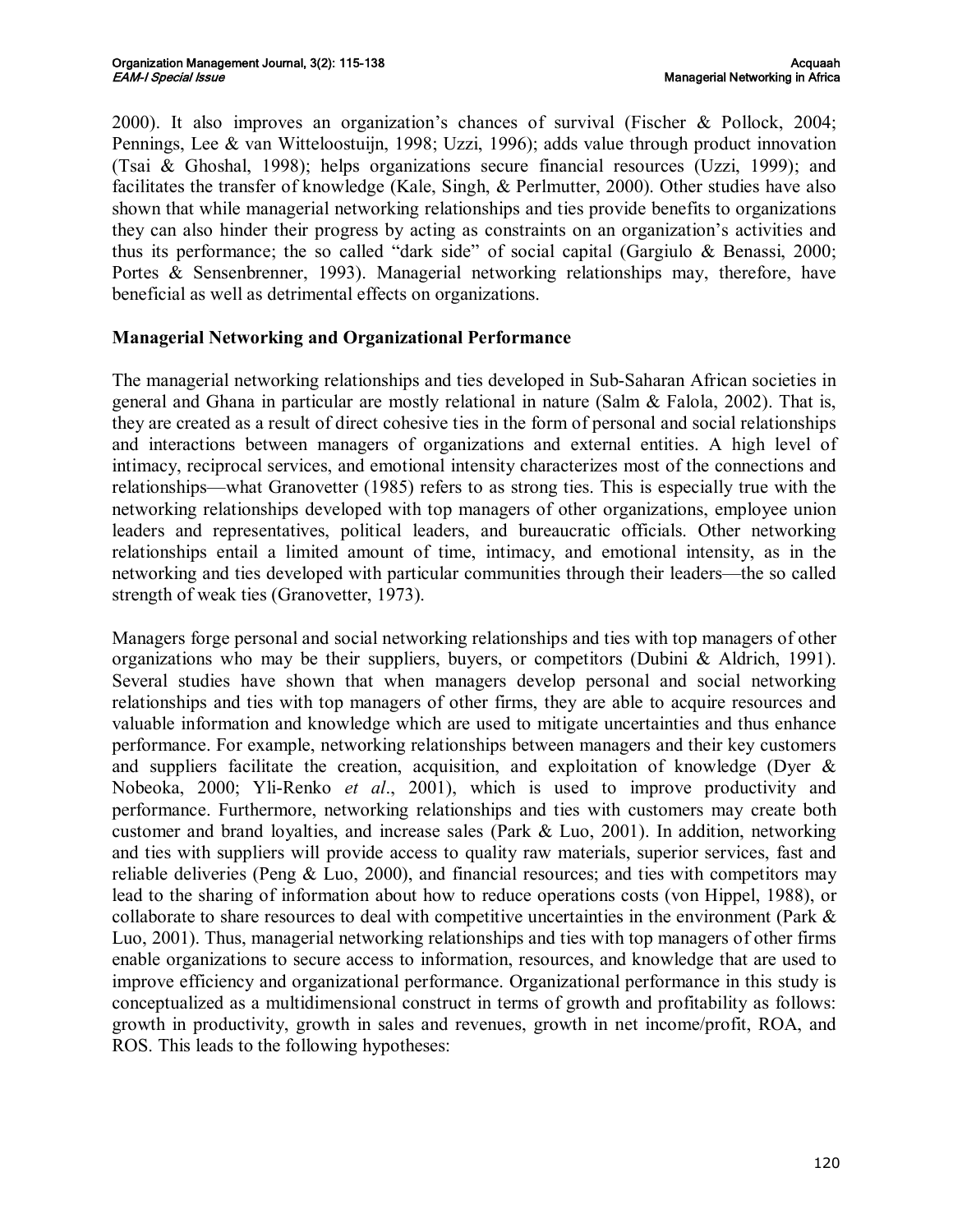*Hypothesis 1: Managerial networking relationships and ties developed with top managers of other organizations will be positively related to organizational performance (i.e., growth in productivity, growth in sales and revenues, growth in net income/profit, ROA, and ROS).*

In Sub-Saharan Africa and many emerging economies, managers develop social networking relationships with politicians at different levels of government and officials in state bureaucratic institutions, especially regulatory, supporting, investment, and industrial institutions (Adjibolosoo, 1995; Peng  $& Luo, 2000$ ). Most Sub-Saharan African countries have opened up their economies through the implementation of economic liberalization & privatization policies, but officials and leaders in government political and bureaucratic institutions still have considerable power and control. In Ghana, politicians and bureaucrats have power and control over most financial institutions, the award of major contracts (which are exclusively determined by the government), and regulatory and licensing procedures. These officials can therefore provide an organization access to financial resources; provide opportunities by awarding government projects and contracts; provide certification and approval to products as meeting government standards; and provide information about new and impending regulations which may affect the organization's activities and industry. In most Sub-Saharan African economies, formal institutional structures are poor, enforcement capacity is weak, and the market mechanism for fostering economic exchange is underdeveloped; thus creating a high level of uncertainty about the organization of business activities. Top managers therefore rely on social networking relationships and ties with politicians and bureaucratic officials to secure access to resources, information, and knowledge that enable them to offer a buffer against the high level of uncertainty in the business environment in these economies and Ghana is no exception. Therefore, organizations whose top managers develop stronger cohesive ties with politicians and bureaucratic officials will be successful in steering their firms to higher performance. Thus:

*Hypothesis 2: Managerial networking relationships and ties developed with political leaders will be positively related to organizational performance.*

*Hypothesis 3: Managerial networking relationships and ties developed with bureaucratic officials in regulatory, supporting, investment, and industrial institutions will be positively related to organizational performance.*

Sub-Saharan African cultures are highly communalistic in nature (Adu-Febiri, 1995). That is, the extended family and broader community play a significant role in the life and activities of individuals and organizations. In Ghana, community leaders such as local chiefs and kings, and religious leaders are very influential in garnering resources and providing access to valuable information and knowledge to businesses. Ties with community leaders are also used to mitigate environmental concerns that a community may have as a result of the operational activities of an organization. This enables organizations to reduce operational costs. Community leaders act as conduits for the transmission of information and resources as they serve as local bridges between an organization and the community. The relationships developed by an organization's managers with community leaders would provide the organization with valuable access to resources and information as the community leaders endorse the organization and its activities and refer it to their communities. This may enable the organization to obtain access to resources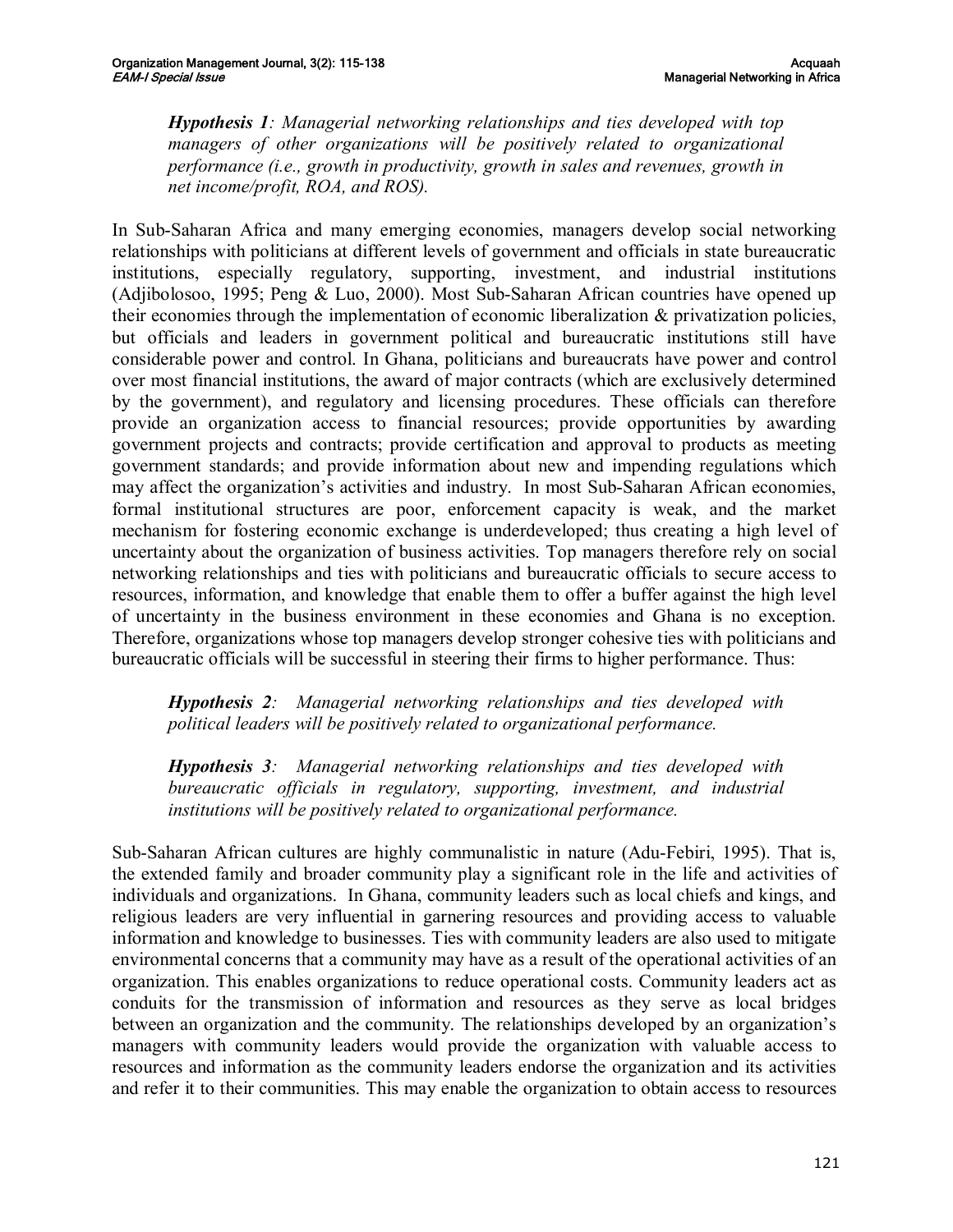such as favorable leases to land for construction or agricultural purposes, enter new market segments, or obtain access to new customers, and/or acquire technological know-how. Thus, community leaders act as links to a broad marketplace, connecting organizations with their communities leading to the transmission of valuable information and resources. Kuanda and Buame (2000) have shown that the social networking and ties developed by entrepreneurs with community and religious colleagues in Ghana provided them with information about business opportunities, links with sources of financial resources, and markets for their products. Thus, an organization whose top managers cultivate stronger social networking relationships with community leaders will be able to utilize the benefits derived from such relationships to enhance performance. Thus, the following hypothesis:

## *Hypothesis 4: Managerial networking relationships and ties developed with community leaders will be positively related to organizational performance.*

Managerial networking relationships and ties with leaders of employee unions and representatives have the potential to improve organizational performance. Anecdotal evidence in the business press documents the negative effects of unions on productivity and profitability through activities such as the demand for wages above competitive levels and strike actions. However, empirical evidence from economists and industrial relations researchers show that while unions have no effect on productivity, they have a negative effect on profitability (see Doucouliagos & Laroche, 2003, 2004; Laroche, 2004 for recent reviews). In Ghana, no systematic study has been conducted to examine the impact of unions on productivity and profitability. But all public sector employees are members of a union, while almost all of the larger private sector organizations also have some form of a union or worker representation. The employees depend on unions or the leadership of employee representatives for collective bargaining on wages and working conditions. Confrontation between employee unions' leadership and both the government (public sector) and private sector management often marred the collective bargaining negotiations from the early 1970s to the late 1980s (Haynes, 1991). These adversarial relationships were detrimental to efficiency, productivity growth, and performance improvement. However, since the early 1990s negotiations between the leadership of employee unions and management in the private sector on wages and working conditions have improved significantly. This is due to the fact that most companies have included the leadership of employee unions in the decision-making process which has resulted in a decrease in labor actions (especially strikes) in the country over the past decade (Haynes, 1991; Visano  $\&$ Bastine, 2003).

The development of networking relationships and ties between organizational managers and union and employee leaders could improve communication and lead to a harmonious and non adversarial relationship between the two parties. The improvement in communication between management and leaders of employee unions could lead to cordial negotiations that would benefit both workers and the firm and thus improve employee productivity and performance. Most unions favor restrictive work practices and job classification systems, which have the potential to increase operating costs and impede employee productivity through restricting the pace of work, hours of work, skill development, and introduction of new technology (Doucouliagos & Laroche, 2003). Networking relationships between management and employee union leaders may minimize the restrictive work practices and narrow job classification.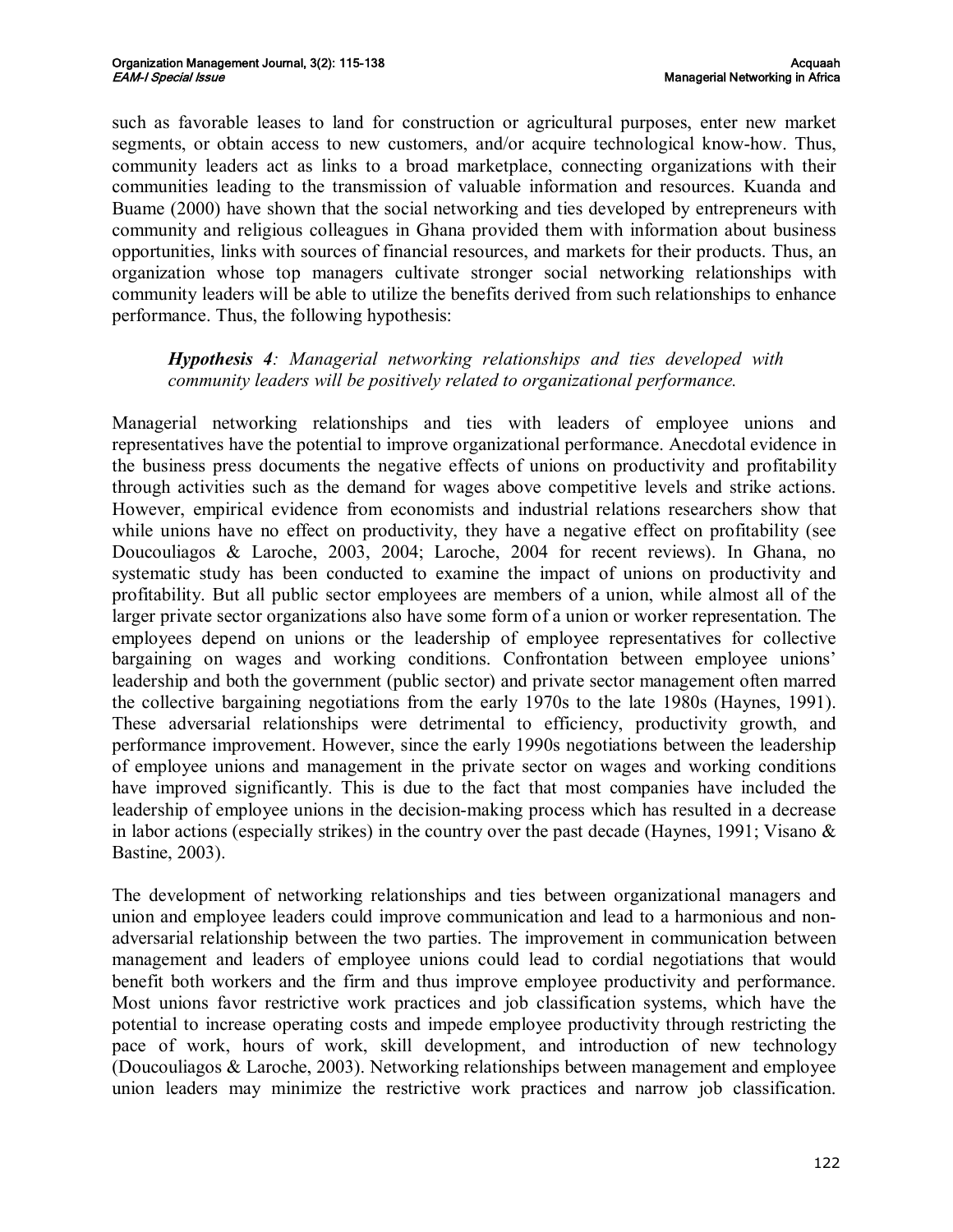Moreover, networking relationships may enable leaders of employee unions to provide additional information to management about employee preferences, thus allowing an organization to increase employee morale, motivation, and productivity by choosing a better mix among working conditions, workplace rules, and wage levels. Thus managerial networking with leaders of employee unions has the potential to increase efficiency, productivity, and performance.

*Hypothesis 5: Managerial networking relationships and ties developed with leaders of employee unions and representatives will be positively related to organizational performance.*

# **Methods**

# **Data, Sample, and Validity Checks**

The data for this study were collected from senior executives (chief executive officers [CEOs]/ managing directors [MDs] and their deputies, and heads of the finance/accounting function) of manufacturing and service firms operating in Ghana. The sample consisted of the 200 largest companies selected from the *Ghana Business Directory* (2001) and the membership directory of the Association of Ghana Industries (AGI). Probability sampling was not used in selecting the companies; however, all the large companies in Ghana were included in the study. To solicit participation in the study, letters were sent to the CEOs/MDs of each of the selected companies. The letter explained the purpose of the study and requested their cooperation in completing the questionnaires. To ensure a high response rate and the provision of reliable and accurate responses, the CEOs were promised confidentiality of both the respondents and information that would be provided. It was further indicated that the respondents did not need to identify themselves; however, they would have to indicate their position in the company. They were also promised a summary of the results of the study if they include their company's address. Several weeks after the letters were sent to the selected companies; we personally visited the companies, gave the questionnaires to the CEOs/MDs and agreed on a date to collect the completed questionnaires. After several visits to the companies responses were received from 115 firms. All the questionnaires were usable, except nine for a response rate of 53 percent. The response rate of 53 percent compares favorably with similar studies conducted in similar environments (for example, 37 percent for Appiah-Adu [1998]).

In order to check for potential response bias and common method variance problems, we made sure that all the respondents who completed the questionnaires held senior management positions. On the average, the respondents have worked for their companies for nine years and have held their respective positions for over six years. Common method variance was examined through two methods during the survey design and administration, and one posthoc statistical test. First, the questionnaires were designed such that information was solicited on managerial networking relationships for the three-year period 1998 to 2000. On the other hand, the information on performance was solicited for the two-year period 2001 and 2002. Second, information on the independent variables and the dependent variable were collected from different respondents. We collected information on the independent variables from CEOs/MDs and their deputies, while the performance information was collected from the head of the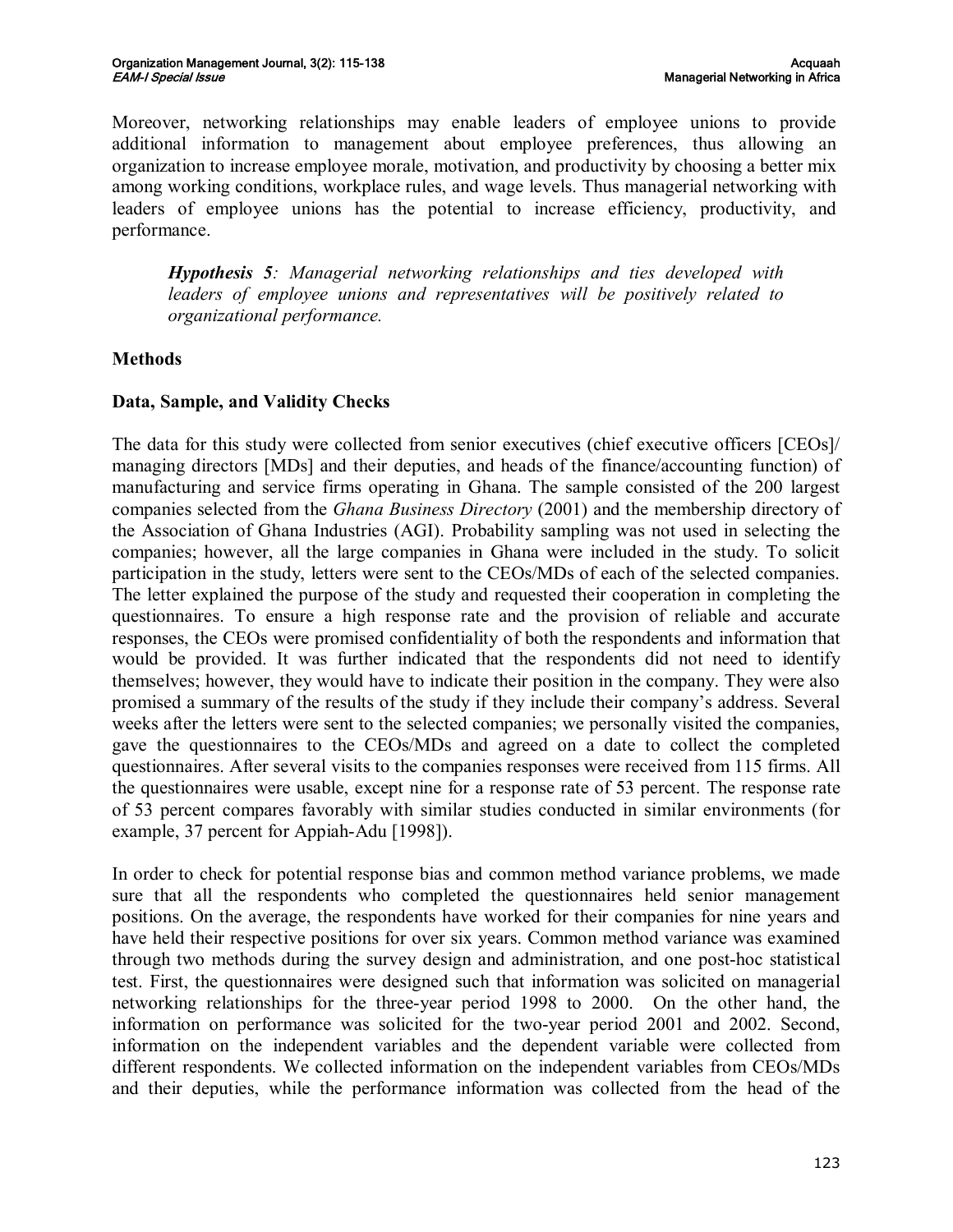accounting/finance function with titles such as chief financial officer, director of administration (finance), and chief accountant. Third, Harman's (1967) onefactor test was used to check for common method variance problems. The rationale behind the test is that if common method variance were to be a serious problem in the data, then all the measures would tend to load on a single factor when both the independent and dependent variables are factor analyzed together. A factor analysis of the items on the performance and managerial networking variables yielded six factors with eigenvalues greater than one and the first factor accounting for about 20 percent of the variance. Thus, common method variance may not be causing the relationships between the dependent and independent variables in this study. The result of the factor analysis between the performance and managerial networking variables is shown in Table 1.

# **Measures**

# **Organizational Performance**

As a multidimensional construct, any single index for measuring organizational performance may not be able to provide a comprehensive understanding of the performance implications of the impact of managerial networking relationships. Organizational performance was therefore measured by focusing on growth and profitability indicators using five measures: growth in productivity, growth in sales and revenues, growth in net income/profits, *ROA*, and *ROS*. Because firms in Ghana are often reluctant to provide information about objective measures of performance (Amoako-Gyampah  $\&$  Boye, 2001), self-reported performance data was collected from the head of the accounting and finance function in each organization. The respondents were asked to rate their organizations on the five measures of performance relative to their major competitors in the years 2001 and 2002. The performance items were measured on a scale ranging from (1) "much worse" to (7) "much better."

The use of perceptual measures is common in situations where objective data is either not available or difficult to obtain (e.g., Bae & Lawler, 2000; Tang & Peng, 2003). Wall, Michie, Patterson, Wood, *et al* (2004) have recently demonstrated the convergent, discriminant and construct validities of using perceptual measures of performance as substitutes for objective measures in situations where objective measures may not be feasible or are unavailable.

Furthermore, there are precedents for using perceptual measures of performance in managerial networking studies in emerging economies (Park & Luo, 2001; Peng & Luo, 2000). In fact, there were only 22 companies listed on the Ghana Stock Exchange at the time of the study and 12 of those companies provided complete responses to the survey. Nonetheless, objective measures of growth in sales, growth in net income, ROA, and ROS were obtained from the annual reports of the 12 firms. The correlation between the objective and subjective measures were as follows: growth in sales and revenues ( $r = 0.72$ ,  $p < 0.001$ ); growth in net income/profits ( $r = 0.85$ ,  $p <$ *0.001*; ROA ( $r = 0.74$ ,  $p < 0.001$ ); and ROS ( $r = 0.81$ ,  $p < 0.001$ ).

# **Managerial networking relationships**

These variables deal with managerial networking relationships members of the top management of organizations in Ghana develop with (1) top managers of other organizations; (2) political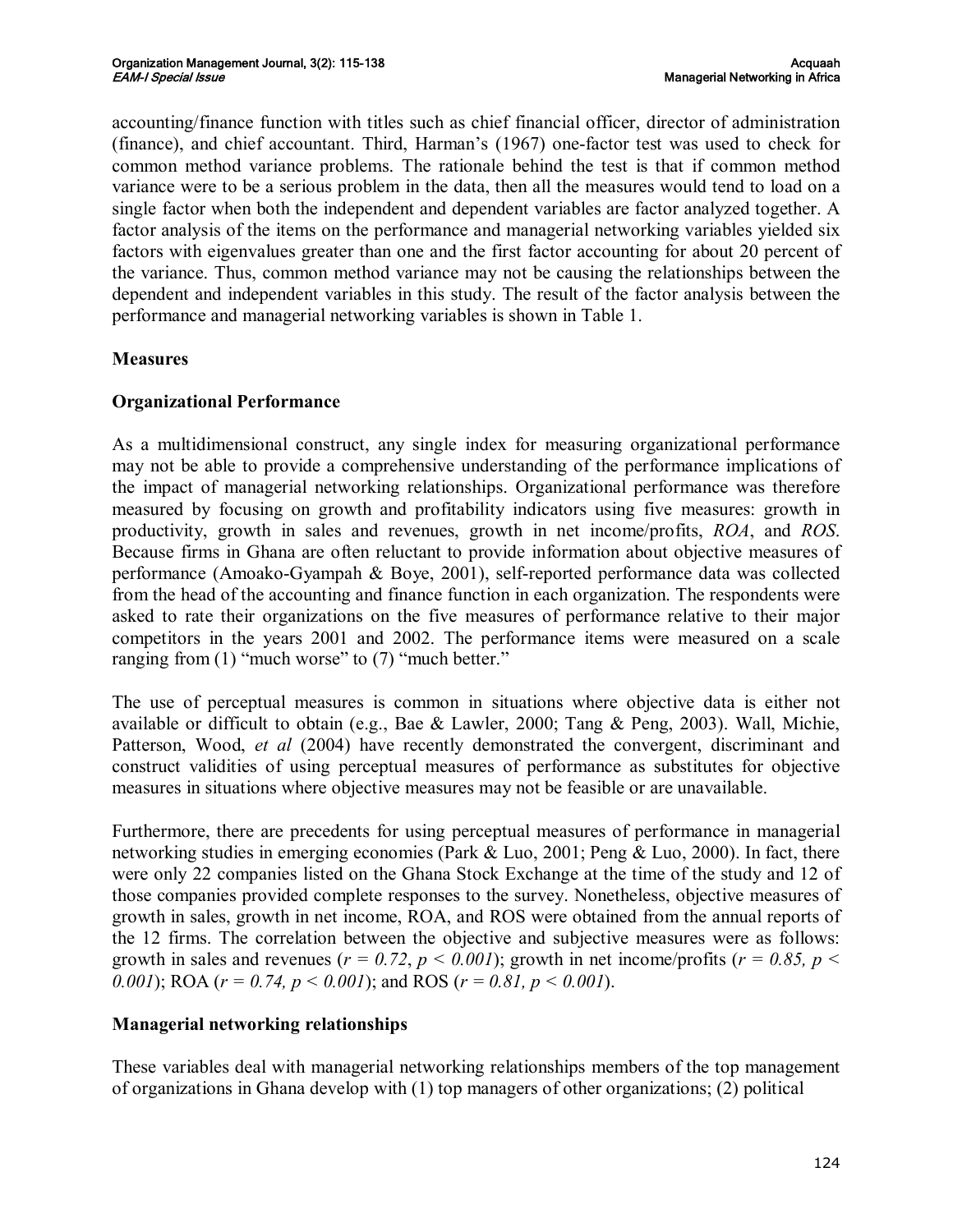leaders; (3) bureaucratic officials; (4) community leaders; and (5) leaders of employee unions and representatives. Most of the items used in measuring the managerial networking relationships constructs were adapted from Peng and Luo (2000). The items, which were used to measure the various managerial networking relationships, are shown in Table 1 with the Cronbach Alphas in Table 2. The respondents were asked to assess the extent to which (1) top management have *used* personal, social, and networking relationships (*USED*); and (2) how such relationships have *benefited* their company through (a) access to information that could be used to the organization's advantage (*INFO*); (b) access to valuable resources and capabilities (*RESC*); and (c) the acquisition and exploitation of knowledge (*KNOW*), for the three-year period 1998 to 2000 on a seven-point scale, ranging from  $(1)$  "very little" to  $(7)$  "very extensive." A managerial networking relationship measure for each of the five variables was then developed as follows:

*Managerial networking = [(USED x INFO) + (USED x RESC) + (USED x KNOW)]/3*

# **Control variables**

We controlled for a number of factors that may influence an organization's ability to use managerial networking relationships such as learning from customer and supplier relationships or having access to vital resources from governmental or other institutional contacts. The control variables were competitive strategic orientations (low-cost, differentiation, and low-cost x differentiation with the centered variables), organizational size, organizational age, organizational ownership, business sector, and market competition.

We controlled for competitive strategy by using the 16 competitive methods, which have been extensively utilized to operationalize Porter's (1980) generic competitive strategies (e.g., Dess & Davis, 1984; Kotha & Vadlamani, 1995). The respondents were asked to assess the extent to which their organizations have placed emphasis on the competitive methods from 1998 to 2000 on a seven-point scale ranging from  $(1)$  "much less" to  $(7)$  "much more." A factor analysis of the competitive methods vielded two factors—low-cost and differentiation strategies. *Low-cost strategy*  $(a= 0.83)$  was operationalized with six items: offering a broad range of products/services; operating efficiency; offering competitive pricing for products/services; forecasting market growth in sales; control of operating and overhead costs; and innovation in production process or service offerings. *Differentiation strategy*  $(a = 0.84)$  was measured with seven items: developing new products/service offerings; upgrading or refining existing products/services; products or services for high priced market segments; improvement of existing customer service; innovation in marketing products/services; advertising and promotion of products/services; and building brand and company identification. The other three competitive methods: offering specialty products/services; emphasizing high quality standards or high quality services; and effective control of channels of distribution loaded highly on both lowcost and differentiation. They were excluded from each of the strategic orientations. An interaction between the centered variables of low-cost and differentiation strategies was created to measure the *lowcost x differentiation strategy*.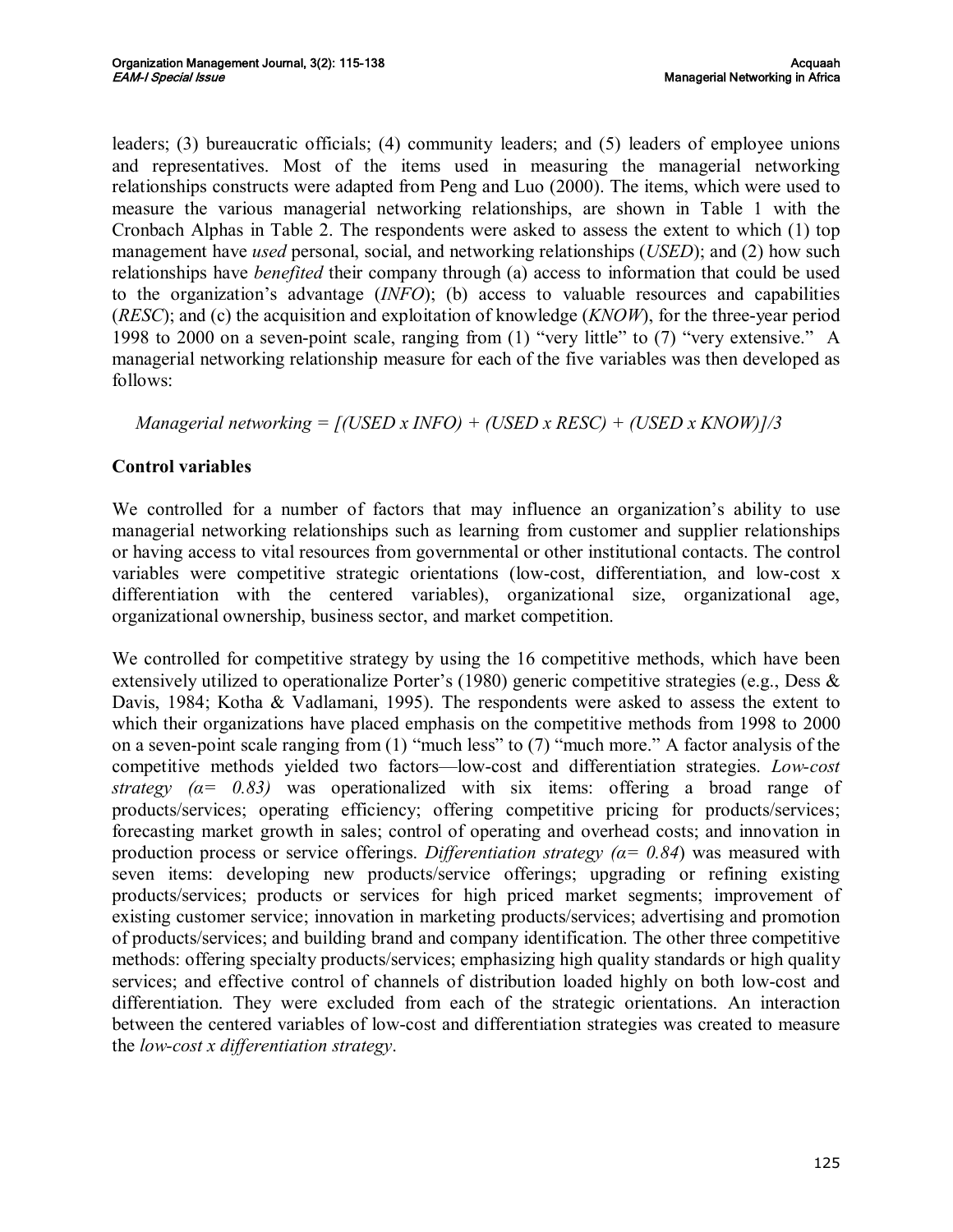# **Table 1**

# **Factor Analysis of Organizational Performance and Managerial Networking Scales <sup>a</sup>**

| <b>Scale and Items</b>                                                                  | 1        | $\boldsymbol{2}$ | $\mathbf{3}$ | 4        | 5        | 6        |
|-----------------------------------------------------------------------------------------|----------|------------------|--------------|----------|----------|----------|
|                                                                                         |          |                  |              |          |          |          |
| <b>Organizational performance</b><br>Growth in sales and revenues                       | 0.567    | $-0.014$         | 0.168        | 0.280    | 0.063    | 0.121    |
| Growth in net income/profits                                                            | 0.586    | 0.037            | 0.159        | 0.206    | 0.016    | $-0.024$ |
| Return on assets                                                                        | 0.572    | 0.026            | 0.181        | 0.143    | 0.032    | 0.024    |
| Return on sales                                                                         | 0.482    | 0.091            | 0.142        | 0.189    | 0.147    | 0.137    |
| Growth in productivity                                                                  | 0.478    | 0.102            | 0.202        | 0.274    | 0.140    | 0.067    |
| <b>Networking with political leaders</b>                                                |          |                  |              |          |          |          |
| City council politicians                                                                | 0.179    | 0.804            | 0.012        | 0.216    | 0.187    | $-0.064$ |
| District council politicians                                                            | 0.109    | 0.843            | $-0.009$     | 0.244    | 0.038    | 0.013    |
| Regional government politicians                                                         | 0.048    | 0.874            | $-0.098$     | $-0.065$ | 0.131    | 0.229    |
| National government politicians                                                         | 0.093    | 0.538            | 0.118        | $-0.213$ | 0.331    | 0.109    |
| Networking with top managers of other                                                   |          |                  |              |          |          |          |
| organizations                                                                           |          |                  |              |          |          |          |
| Suppliers                                                                               | $-0.065$ | 0.104            | 0.905        | 0.063    | $-0.005$ | 0.020    |
| <b>Buyers</b>                                                                           | $-0.184$ | 0.309            | 0.786        | $-0.176$ | 0.146    | 0.103    |
| Competitors                                                                             | 0.302    | $-0.077$         | 0.922        | 0.110    | $-0.001$ | 0.013    |
| <b>Networking with community leaders</b>                                                |          |                  |              |          |          |          |
| Local kings, chiefs, and                                                                | 0.277    | 0.243            | 0.085        | 0.746    | 0.090    | 0.059    |
| representatives<br>Religious leaders (e.g., Pastors,                                    | 0.232    | 0.056            | 0.058        | 0.861    | 0.045    | $-0.007$ |
| Imams, etc)                                                                             |          |                  |              |          |          |          |
|                                                                                         |          |                  |              |          |          |          |
| <b>Networking with bureaucratic officials</b><br>Officials in regulatory and supporting | 0.293    | 0.338            | 0.128        | 0.231    | 0.631    | 0.109    |
| institutions (e.g., Standard Board, Internal                                            |          |                  |              |          |          |          |
| Revenue Service, Ministries, Central Bank,                                              |          |                  |              |          |          |          |
| Environmental Protection Agency, etc.).                                                 |          |                  |              |          |          |          |
| Officials in industrial and investment                                                  | 0.172    | 0.166            | $-0.051$     | 0.268    | 0.853    | 0.152    |
| institutions (e.g., Investment Board, Export                                            |          |                  |              |          |          |          |
| Promotion Council, Ghana Stock Exchange,                                                |          |                  |              |          |          |          |
| $etc.$ ).                                                                               |          |                  |              |          |          |          |
| Networking with employee union leaders and                                              |          |                  |              |          |          |          |
| representatives                                                                         |          |                  |              |          |          |          |
| Employee union leaders and representatives                                              | 0.172    | 0.131            | 0.018        | 0.046    | 0.169    | 0.952    |
| Eigenvalue                                                                              | 3.225    | 2.649            | 1.827        | 1.286    | 1.073    | 1.052    |
| Percentage of variance explained                                                        | 20.158   | 16.556           | 11.418       | 8.035    | 6.709    | 6.573    |
|                                                                                         |          |                  |              |          |          |          |
| Cumulative percentage of variance explained                                             | 20.158   | 36.714           | 48.132       | 56.167   | 62.876   | 69.449   |

<sup>a</sup> Method used is principal component analysis with varimax rotation. Those factor loadings that are greater than 0.40 are shown in bold font.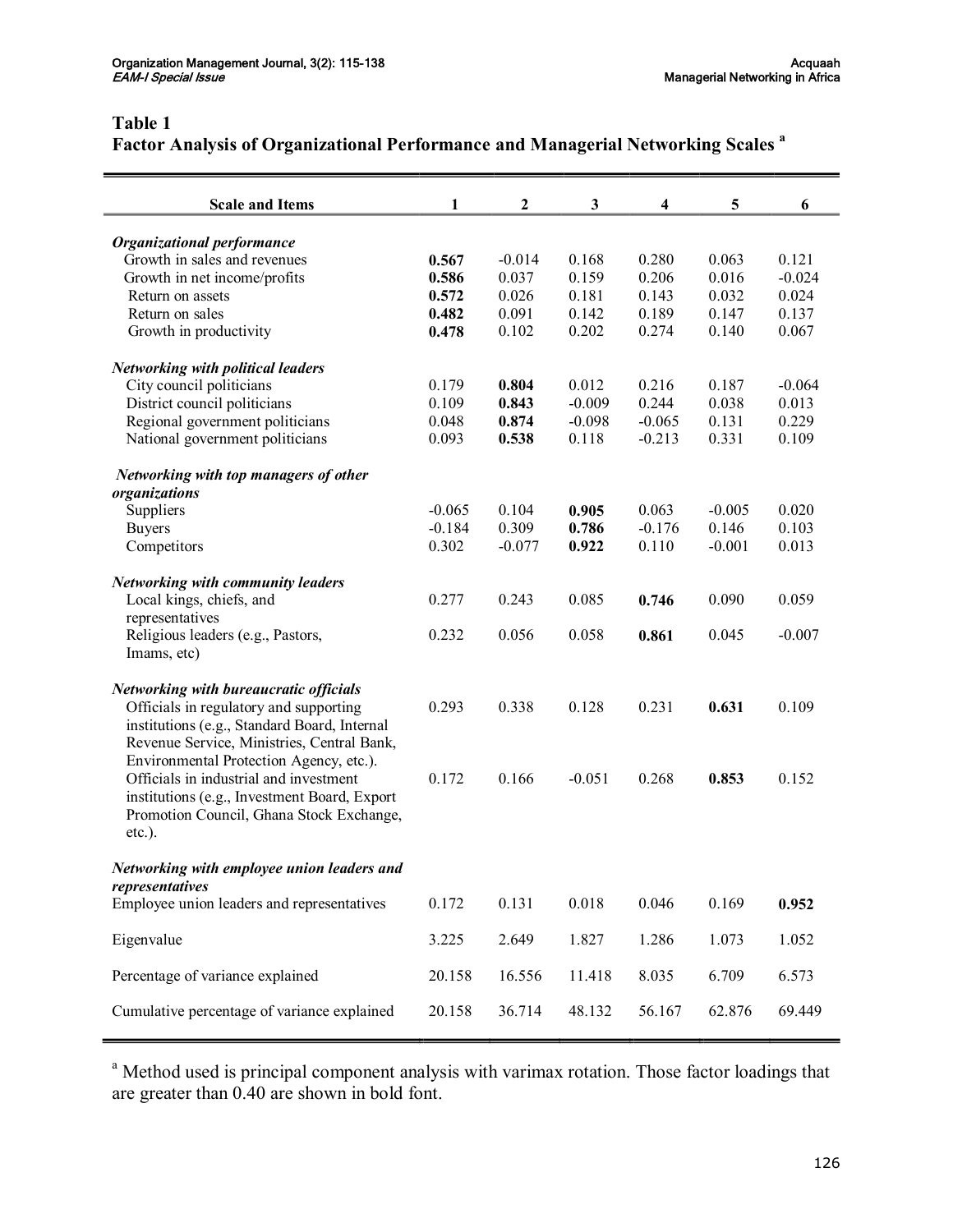*Organizational ownership* was operationalized using a dummy variable, coded 1 for wholly owned local organizations and 0 for foreign-domestic joint venture organizations. Consistent with Peng and Luo (2000), *business sector* was operationalized using a dummy variable, coded 1 for manufacturing organizations and 0 for service organizations. *Market competition* ( $\alpha$ = 0.73) was measured using a previously validated instrument that has been used in an economic environment that has experienced deregulation and privatization of state-owned enterprises (Mia & Clarke, 1999). The respondents were asked to indicate the extent to which the following activities have taken place in their organization's industry between 1998 to 2000: (a) increase in the number of major competitors; (b) use of package deals for customers; (c) frequency of new products or service introductions; (d) the rate of change in price manipulations; (e) increase in the number of companies who have access to the same marketing channels; and (f) frequency of changes in government regulations affecting the industry. These activities were measured on a seven-point scale ranging from  $(1)$  "very little" to  $(7)$  "very extensive."

# **Statistical Analysis**

To minimize the problem of causality, which is common in cross sectional studies, a lagged dependent variable model was used to examine the relationship between managerial networking relationships and organizational performance. The managerial networking variables in the study deal with the use and benefits from social, personal, and networking relationships for the three year period 1998 to 2000, while organizational performance was measured using the average of the responses for the years 2001 and 2002. It is reasonable to expect that managerial networking relationships developed in previous periods will affect organizational performance in the current period. The lagged dependent variable model would provide a more robust test of the effects of an organization's strategic activities such as networking relationships on performance (e.g., Lee, Lee & Pennings, 2001; Mosakowski, 1993).

A hierarchical multiple regression analysis was used to examine the impact of managerial networking relationships and ties on organizational performance. Models 1 and 2 test the relationship between the control variables and performance. Model 1 does not include the competitive strategy variables, while model 2 adds the competitive strategy variables to examine the separate impact of the variables on performance (although no hypotheses were explicitly developed for the competitive strategy variables). Model 3 includes the managerial networking variables to examine the hypotheses. The validity of the econometric model was examined by performing several tests. The assumptions of equality of variance, independence of the error term, and the normality of the residual were all met. Table 2 provides the means, standard deviations, and the correlations among the variables. The variance inflation factors (VIFs) of the variables did not indicate a multi-collinearity problem.

#### **Results**

Table 3 presents the results of the standardized hierarchical regression models to examine the hypothesized relationships between managerial networking relationship and organizational performance. In models 1 and 2, where we test the relationship between the control variables and organizational performance, organizational size is significant and positively related to growth in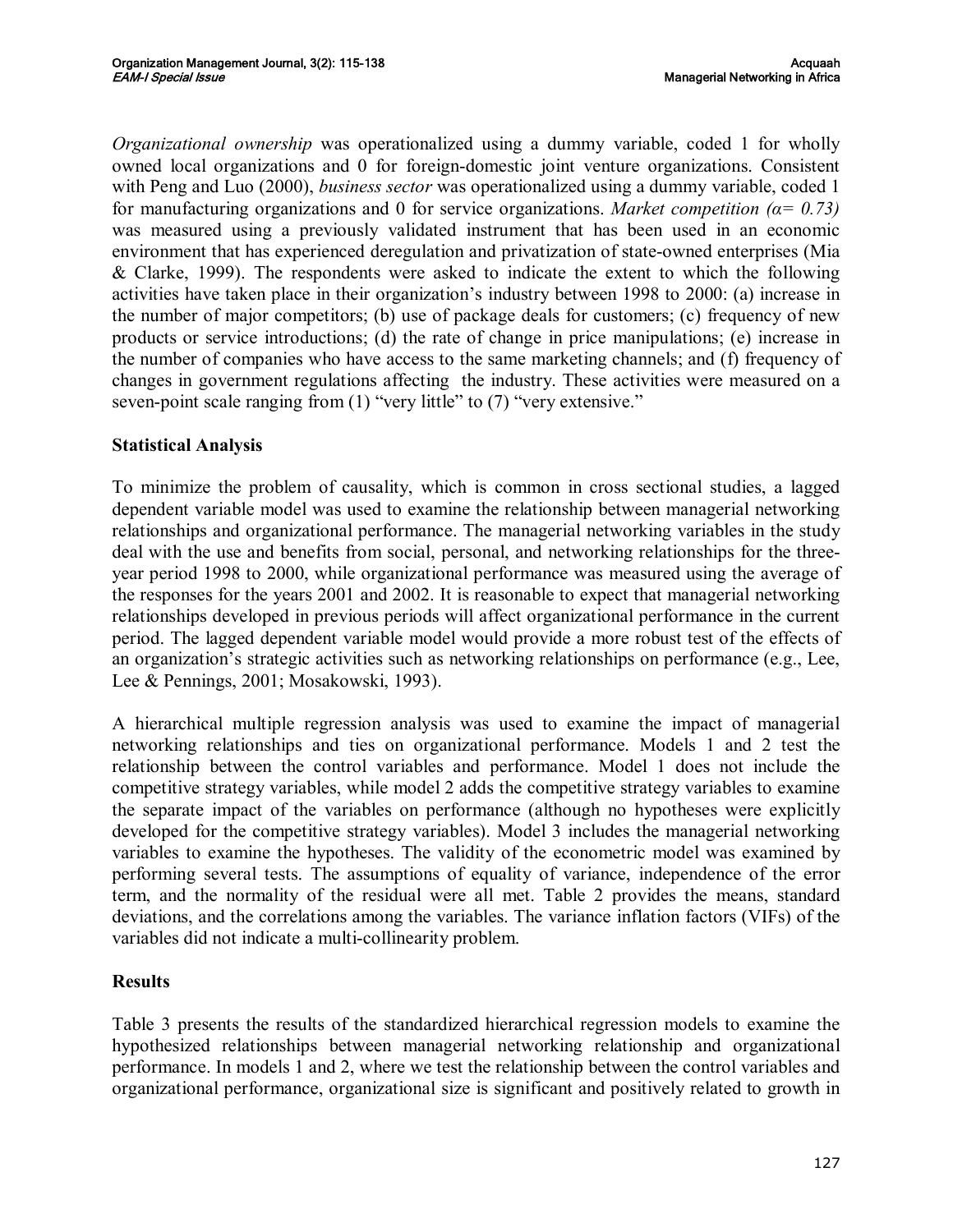productivity, growth in sales and revenues and ROS. These results indicate that in our sample of Ghanaian organizations, larger firms are able to enhance their productivity, sales, and revenues, and obtain more profits from their sales than smaller firms. Organizational ownership is positive and significantly related to growth in sales and revenues. Thus, the impact of the activities of wholly owned local firms on growth in sales and revenues are higher than those of foreigndomestic joint ventures. Business sector is negative and significantly related to growth in net income/profit, indicating that service organizations experience greater improvement in net income/profit than manufacturing organizations. Market competition is positive and statistically significantly related to all the performance variables except growth in net income/profit, implying that the higher the competition in the business environment the greater the performance.

The results in model 2 further show that the strategy variables significantly influence organizational performance. The differentiation strategy is positive and significantly related to all the organizational performance variables; low-cost strategy has a positive and significant impact on all the performance variables, except growth in net income/profit. Apart from itsimpact on the growth of net income/profit, which is not significant, the interaction between lowcost strategy and differentiation strategy is significant and negatively related to all the organizational performance variables. These results indicate that while the pursuit of singular competitive strategies (low-cost or differentiation) enhances performance, the pursuit of a combination strategy (as indicated by the interaction term) worsens performance.

Model 3 introduces the managerial networking variables to test the hypotheses. Hypothesis 1 states that managerial networking relationships developed with top managers of other firms will be positively related to organizational performance. The results show that managerial networking relationships and ties with top managers of other firms is positive and significantly related to all the performance variables. Thus, Hypothesis 1 is supported. Hypothesis 2 examines the impact of managerial networking relationships and ties with political leaders on performance. It was surprising to find that managerial networking relationships and ties with politicians have a negative impact on all the performance variables; although, it was significantly related to only two of the performance variables—growth in net income/profits and ROA. Therefore, Hypothesis 2 is not supported. Managerial networking relationships with bureaucratic officials (Hypothesis 3), on the other hand, is consistently positive and significantly related to all the performance variables, thus providing support for Hypothesis 3.

Managerial networking relationships with community leaders is positive and significantly related to all the performance variables, providing support for Hypothesis 4. Managerial networking relationships with leaders of employee unions and representatives is positively related to all the performance variables, although, it was significantly related to only two of the performance variables—growth in productivity and growth in net income/profits, thus providing partial support for Hypothesis 5. The inclusion of the managerial networking variables significantly improved the explanatory power of all the models as demonstrated by the *F*-test for the change in adjusted  $R^2$ . Overall, the results from the models show that the managerial networking relationships positively affect performance with the networking variables as a group explaining anywhere from 15 percent to 30 percent of the variance in organizational performance.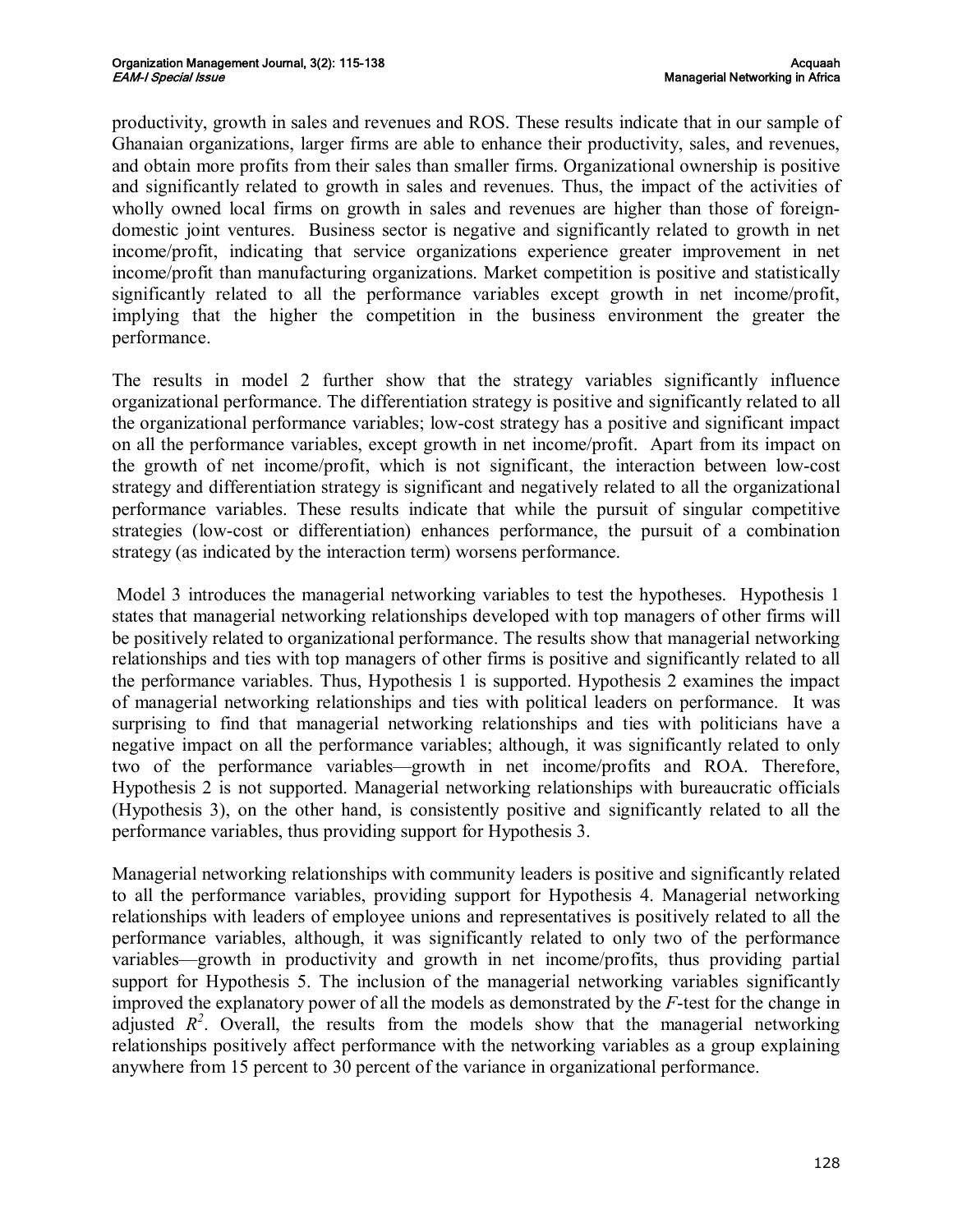#### **Discussion and Conclusion**

#### **Discussion**

This study examines the impact of managerial social networking relationships and ties developed with external entities on organizational performance. Using data on 106 firms from Ghana, the results indicate that the managerial networking relationships developed with different external constituents by top managers are distinct and have differential effects on organizational performance. The results are interesting because they show that in an African context different social relationships with different external constituents of the firm may have different effects on organizational outcomes and these findings are different from those obtained in other emerging economy contexts.

Consistent with the results from prior studies in emerging economies (e.g., Park & Luo. 2001; Peng & Luo, 2000; Lee *et al*., 2001) managerial networking relationships with top managers of other organizations positively enhances performance. In fact, the results indicate that social networking relationships with top managers of other firms are more important than those developed with political leaders, bureaucratic officials, community leaders, and leaders of employee unions and representatives (compare the standardized coefficients of all the models in Table 3). This is contrary to the results obtained by Peng and Luo (2000), who found that the networking relationships managers in China forge with government officials have a greater impact on performance than their relationships with top managers of other firms. Political leaders and bureaucratic officials may have control and power in providing access to some resources, opportunities, and informational benefits in the business environment in Ghana. However, managers tend to look to their colleagues in other organizations to obtain a greater part of those resources and capabilities that would enable them to be effective and efficient in the ever changing competitive environment created by the implementation of economic liberalization policies.

The results further indicate that managerial networking relationships and ties with bureaucratic officials and community leaders are important sources of resources, information, learning, and knowledge that are used to enhance performance. However, networking relationships and ties with political leaders are either not related to performance or tends to impede performance. While community leaders may act as bridges between the organization and the larger community by spreading information and providing access to resources, they may also expect favors from the organization and this may overburden the organization and hinder rather than improve its performance (Portes & Sensenbrenner, 1993). The results indicate that for firms in Ghana community leaders do not overburden organizations, but rather they play a vital role in assisting firms to deal with uncertainties, which facilitates performance improvement.

The adverse effects of networking relationships with political leaders on performance may imply that there are considerable costs to be incurred (by reciprocating favors in the form of gifts and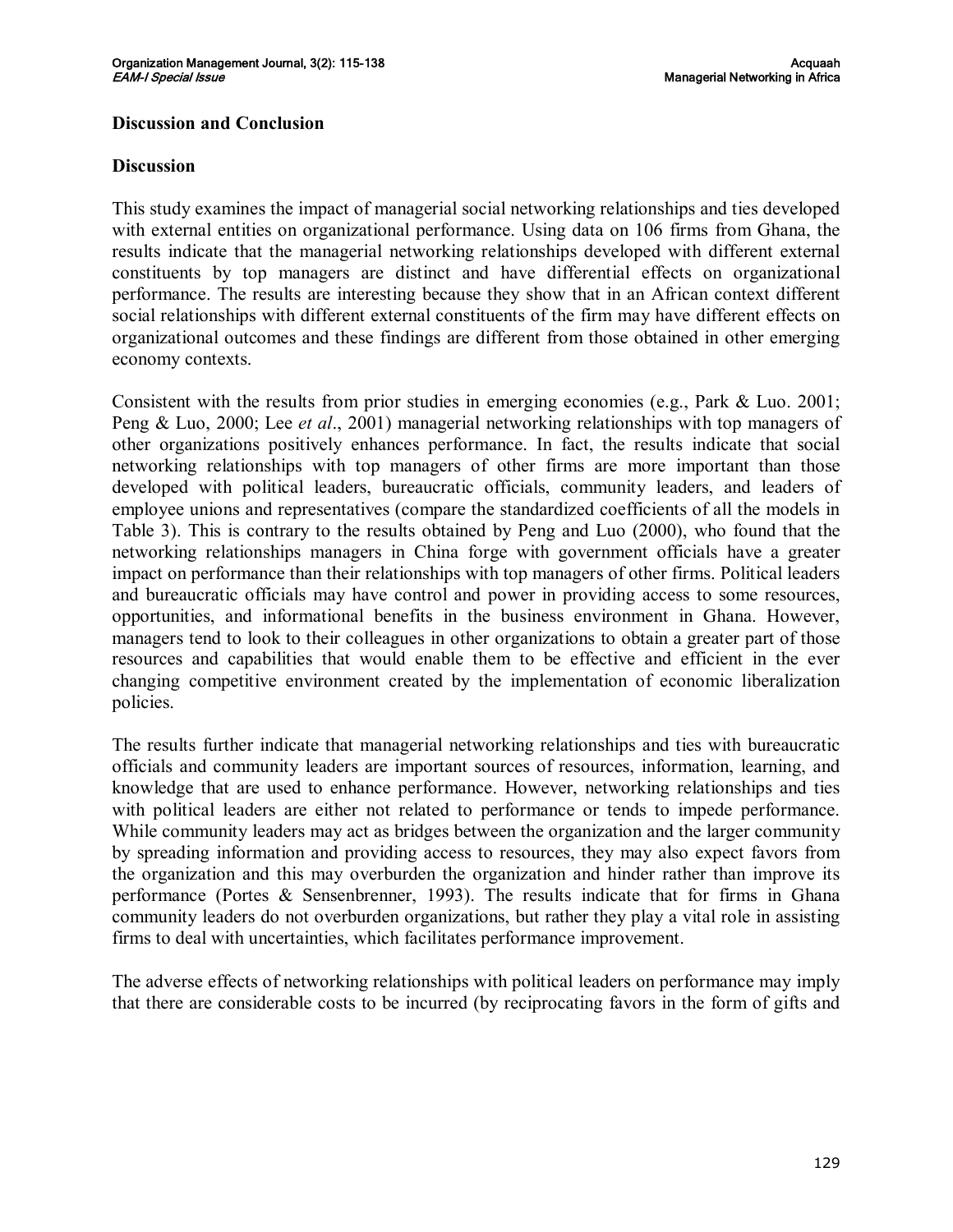# **Table 2 Descriptive Statistics and Correlation Matrix of Variables**

|                 | <b>Variables</b>                                          | 1       | $\overline{2}$ | 3       | 4       | 5       | 6       | 7       | 8       | 9       | 10      | 11      | 12      | 13      | 14      | 15   | 16      | 17    |
|-----------------|-----------------------------------------------------------|---------|----------------|---------|---------|---------|---------|---------|---------|---------|---------|---------|---------|---------|---------|------|---------|-------|
|                 | Return on Assets (ROA)                                    |         |                |         |         |         |         |         |         |         |         |         |         |         |         |      |         |       |
| 2.              | Return on Sales (ROS)                                     | 0.80    |                |         |         |         |         |         |         |         |         |         |         |         |         |      |         |       |
| 3.              | Growth in Productivity                                    | 0.63    | 0.64           |         |         |         |         |         |         |         |         |         |         |         |         |      |         |       |
| 4.              | Growth in Sales and                                       | 0.62    | 0.65           | 0.68    |         |         |         |         |         |         |         |         |         |         |         |      |         |       |
|                 | Revenues                                                  |         |                |         |         |         |         |         |         |         |         |         |         |         |         |      |         |       |
| 5.              | Growth in Net Income/Profits                              | 0.71    | 0.60           | 0.63    | 0.73    |         |         |         |         |         |         |         |         |         |         |      |         |       |
| 6.              | Networking with union and<br>employee leaders             | 0.30    | 0.41           | 0.46    | 0.47    | 0.30    |         |         |         |         |         |         |         |         |         |      |         |       |
| 7.              | Networking with community<br>leaders                      | 0.29    | 0.35           | 0.39    | 0.34    | 0.33    | 0.25    | 0.83    |         |         |         |         |         |         |         |      |         |       |
|                 | Networking with political<br>leaders                      | 0.07    | 0.15           | 0.17    | 0.09    | 0.09    | 0.10    | 0.24    | 0.84    |         |         |         |         |         |         |      |         |       |
| 9.              | Networking with bureaucratic<br>officials                 | 0.24    | 0.35           | 0.37    | 0.35    | 0.28    | 0.28    | 0.17    | 0.24    | 0.76    |         |         |         |         |         |      |         |       |
| 10.             | Networking with top<br>managers of other<br>organizations | 0.48    | 0.42           | 0.41    | 0.47    | 0.48    | 0.35    | 0.19    | 0.18    | 0.38    | 0.73    |         |         |         |         |      |         |       |
| 11.             | Low cost strategy                                         | 0.26    | 0.28           | 0.33    | 0.27    | 0.16    | 0.24    | 0.23    | 0.03    | 0.03    | 0.18    | 0.80    |         |         |         |      |         |       |
| 12.             | Differentiation strategy                                  | 0.34    | 0.37           | 0.31    | 0.35    | 0.23    | 0.27    | 0.19    | 0.18    | 0.19    | 0.24    | 0.01    | 0.84    |         |         |      |         |       |
| 13.             | Organizational size <sup>a</sup>                          | 0.13    | 0.24           | 0.34    | 0.17    | 0.20    | 0.22    | 0.23    | 0.26    | 0.23    | 0.17    | 0.23    | 0.11    |         |         |      |         |       |
| 14 <sup>1</sup> | Business sector                                           | $-0.19$ | $-0.13$        | $-0.12$ | $-0.06$ | $-0.29$ | $-0.04$ | $-0.17$ | $-0.33$ | $-0.16$ | $-0.23$ | $-0.17$ | $-0.06$ | $-0.24$ |         |      |         |       |
| 15.             | Organizational ownership                                  | 0.06    | 0.14           | 0.21    | 0.21    | 0.12    | 0.26    | 0.07    | 0.06    | 0.19    | 0.07    | 0.14    | 0.01    | 0.43    | 0.06    |      |         |       |
|                 | 16. Market competition                                    | 0.33    | 0.34           | 0.26    | 0.27    | 0.18    | 0.22    | 0.11    | 0.04    | 0.25    | 0.18    | 0.09    | 0.19    | $-0.01$ | $-0.09$ | 0.09 | 0.73    |       |
|                 | 17. Organizational age                                    | 0.07    | 0.16           | 0.11    | 0.02    | 0.04    | 0.02    | $-0.05$ | 0.15    | 0.13    | 0.18    | 0.08    | $-0.01$ | 0.48    | $-0.12$ | 0.39 | $-0.01$ |       |
| Mean            |                                                           | 4.64    | 4.74           | 5.00    | 4.84    | 4.81    | 24.54   | 10.97   | 13.32   | 25.31   | 27.83   | 4.88    | 4.69    | 1.91    | 0.83    | 0.28 | 4.79    | 22.43 |
|                 | <b>Standard Deviation</b>                                 | 1.38    | 1.36           | 1.23    | 1.27    | 1.33    | 11.62   | 7.70    | 9.51    | 9.93    | 7.68    | 1.16    | 1.19    | 0.53    | 0.38    | 0.45 | 1.25    | 15.77 |

The values in diagonals are Cronbach's alpha.<br><sup>a</sup> Log of number of employees

Significance levels: For *r* > 0.19, *p* < 0.05; *r* > 0.26, *p* < 0.01; and *r* > 0.34, *p* < 0.001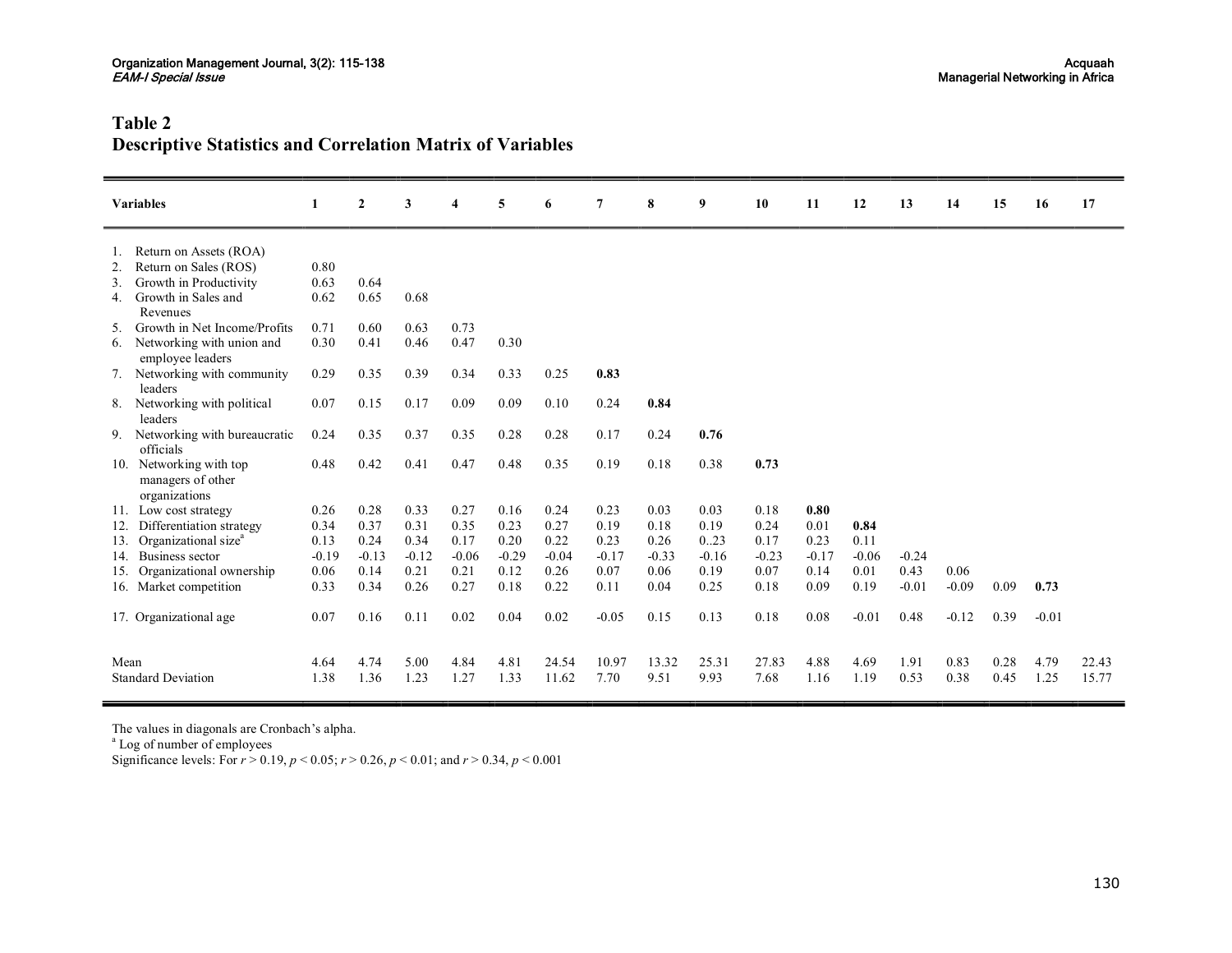# **Table 3 Regression Analyses of the Impact of Managerial Networking Relationships on Organizational performance (***N=106***)**

| <b>Variables and Steps</b>                                                                                                               | <b>Growth in Productivity</b>                      |                                                 |                                               |                                                      | <b>Growth in Sales and Revenues</b>              |                                               | <b>Growth in Net Income/Profits</b>             |                                              |                                             |  |
|------------------------------------------------------------------------------------------------------------------------------------------|----------------------------------------------------|-------------------------------------------------|-----------------------------------------------|------------------------------------------------------|--------------------------------------------------|-----------------------------------------------|-------------------------------------------------|----------------------------------------------|---------------------------------------------|--|
|                                                                                                                                          | Model 1a                                           | Model 2a                                        | Model 3a                                      | <b>Model 1b</b>                                      | Model 2b                                         | Model 3b                                      | Model 1c                                        | Model 2c                                     | Model 3c                                    |  |
| <b>Step 1: Controls</b>                                                                                                                  |                                                    |                                                 |                                               |                                                      |                                                  |                                               |                                                 |                                              |                                             |  |
| Organizational size <sup>a</sup><br>Organizational age<br>Organizational ownership <sup>b</sup><br>Business sector<br>Market competition | $0.34**$<br>$-0.08$<br>0.07<br>$-0.03$<br>$0.25**$ | $0.25**$<br>$-0.07$<br>0.05<br>0.02<br>$0.20**$ | $0.19*$<br>$-0.08$<br>0.06<br>0.10<br>$0.18*$ | $0.15+$<br>$-0.12$<br>$0.17*$<br>$-0.02$<br>$0.26**$ | $0.14+$<br>$-0.11$<br>$0.16*$<br>0.02<br>$0.17*$ | 0.12<br>$-0.10$<br>$0.16*$<br>0.07<br>$0.16*$ | 0.13<br>$-0.09$<br>0.10<br>$-0.26**$<br>$0.14+$ | 0.10<br>$-0.09$<br>0.09<br>$-0.24**$<br>0.09 | 0.10<br>$-0.09$<br>0.13<br>$-0.20*$<br>0.09 |  |
| <b>Step 2: Strategic Orientation</b><br>Low-cost strategy<br>Differentiation strategy<br>Low-cost x Differentiation                      |                                                    | $0.34***$<br>$0.38***$<br>$-0.21**$             | $0.23**$<br>$0.31***$<br>$-0.15*$             |                                                      | $0.29**$<br>$0.33***$<br>$-0.18*$                | 0.13<br>$0.19*$<br>$-0.07$                    |                                                 | 0.13<br>$0.20*$<br>$-0.13$                   | 0.12<br>$0.19*$<br>$-0.10$                  |  |
| <b>Step 3: Managerial Networking</b><br>Networking with top managers of<br>other organizations                                           |                                                    |                                                 | $0.33***$                                     |                                                      |                                                  | $0.45***$                                     |                                                 |                                              | $0.52***$                                   |  |
| Networking with political leaders<br>Networking with bureaucratic<br>officials                                                           |                                                    |                                                 | $-0.12$<br>$0.18*$                            |                                                      |                                                  | $-0.11$<br>$0.17*$                            |                                                 |                                              | $-0.16*$<br>$0.17*$                         |  |
| Networking with community<br>leaders                                                                                                     |                                                    |                                                 | $0.27**$                                      |                                                      |                                                  | $0.23**$                                      |                                                 |                                              | $0.27**$                                    |  |
| Networking with employee union<br>leaders and representatives                                                                            |                                                    |                                                 | $0.16*$                                       |                                                      |                                                  | 0.13                                          |                                                 |                                              | $0.16*$                                     |  |
| Adjusted $R^2$<br>Change in Adjusted $R^2$<br><i>F</i> -Test for Change in Adjusted $R^2$                                                | 0.19                                               | 0.40<br>0.21<br>$11.48***$                      | 0.57<br>0.17<br>7.28***                       | 0.13                                                 | 0.29<br>0.16<br>$7.40***$                        | 0.53<br>0.24<br>9.41***                       | 0.14                                            | 0.19<br>0.05<br>$2.01*$                      | 0.49<br>0.30<br>$10.91***$                  |  |
| Model $F$                                                                                                                                | $4.68***$                                          | 8.01***                                         | 9.32***                                       | $3.01**$                                             | 4.83***                                          | 7.83***                                       | $3.13**$                                        | $2.77**$                                     | $6.76***$                                   |  |

<sup>a</sup> Logarithm of the number of employees

 $b$  Dummy variable coded (1) if wholly owned local firm, and (0) if foreign-domestic joint venture firm

Significance levels:  $+p < 0.10$ ;  $\ast p < 0.05$ ;  $\ast \ast p < 0.01$ ;  $\ast \ast \ast p < 0.001$ .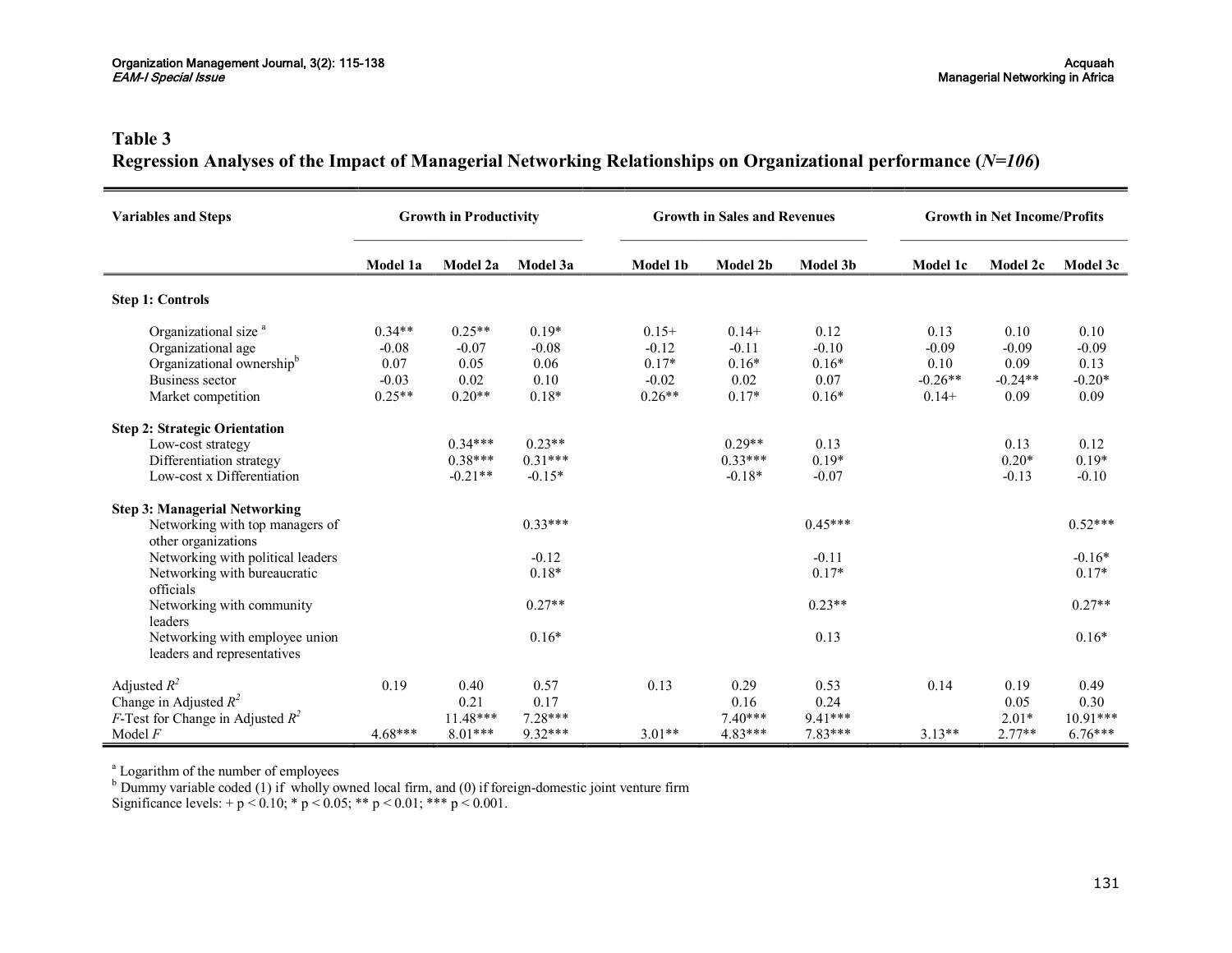# **Table 3 (Continued)**

# **Regression Analyses of the Impact of Managerial Networking Relationships on Organizational Performance (***N=***106)**

| <b>Variables and Steps</b>                                                                                                                      | <b>Return on Assets</b>                         |                                                 | <b>Return on Sales</b>                         |                                                 |                                                 |                                                |  |  |  |
|-------------------------------------------------------------------------------------------------------------------------------------------------|-------------------------------------------------|-------------------------------------------------|------------------------------------------------|-------------------------------------------------|-------------------------------------------------|------------------------------------------------|--|--|--|
|                                                                                                                                                 | Model 1d                                        | Model 2d                                        | Model 3d                                       | Model 1e                                        | Model 2e                                        | Model 3e                                       |  |  |  |
| <b>Step1: Controls</b>                                                                                                                          |                                                 |                                                 |                                                |                                                 |                                                 |                                                |  |  |  |
| Organizational size <sup>a</sup><br>Organizational age <sup>b</sup><br>Organizational ownership<br><b>Business sector</b><br>Market competition | 0.10<br>0.01<br>$-0.02$<br>$-0.13$<br>$0.42***$ | 0.04<br>0.01<br>$-0.05$<br>$-0.08$<br>$0.34***$ | 0.04<br>0.01<br>$-0.03$<br>$-0.04$<br>$0.29**$ | $0.21*$<br>0.06<br>$-0.01$<br>0.09<br>$0.44***$ | $0.18*$<br>0.07<br>$-0.04$<br>0.08<br>$0.35***$ | $0.16*$<br>0.08<br>$-0.06$<br>0.06<br>$0.29**$ |  |  |  |
| <b>Step 2: Strategic Orientation</b><br>Low-cost strategy<br>Differentiation Strategy<br>Low-cost x Differentiation                             |                                                 | $0.30***$<br>$0.30***$<br>$-0.25**$             | $0.18*$<br>$0.22**$<br>$-17*$                  |                                                 | $0.31***$<br>$0.32***$<br>$-0.24*$              | $0.19*$<br>$0.19*$<br>$-0.14+$                 |  |  |  |
| <b>Step 3: Managerial Networking</b><br>Networking with top managers of<br>other organizations                                                  |                                                 |                                                 | $0.43***$                                      |                                                 |                                                 | $0.27**$                                       |  |  |  |
| Networking with political leaders<br>Networking with bureaucratic<br>officials                                                                  |                                                 |                                                 | $-0.17*$<br>$0.16*$                            |                                                 |                                                 | $-0.11$<br>$0.18*$                             |  |  |  |
| Networking with community leaders<br>Networking with employee union<br>leaders and representatives                                              |                                                 |                                                 | $0.18*$<br>0.07                                |                                                 |                                                 | $0.24**$<br>0.13                               |  |  |  |
| Adjusted $R^2$<br>Change in Adjusted $R^2$<br><i>F</i> -Test for Change in Adjusted $R^2$<br>Model $F$                                          | 0.22<br>$5.60***$                               | 0.38<br>0.15<br>7.94***<br>7.29***              | 0.57<br>0.19<br>8.14***<br>9.34***             | 0.25<br>$6.68***$                               | 0.42<br>0.17<br>$9.61***$<br>$8.70***$          | 0.57<br>0.15<br>$6.42***$<br>$9.25***$         |  |  |  |

<sup>a</sup> Logarithm of the number of employees

 $b$  Dummy variable coded (1) if wholly owned local firm, and (0) if foreign-domestic joint venture firm

Significance levels:  $+p < 0.10$ ; \* p  $< 0.05$ ; \*\* p  $< 0.01$ ; \*\*\* p  $< 0.001$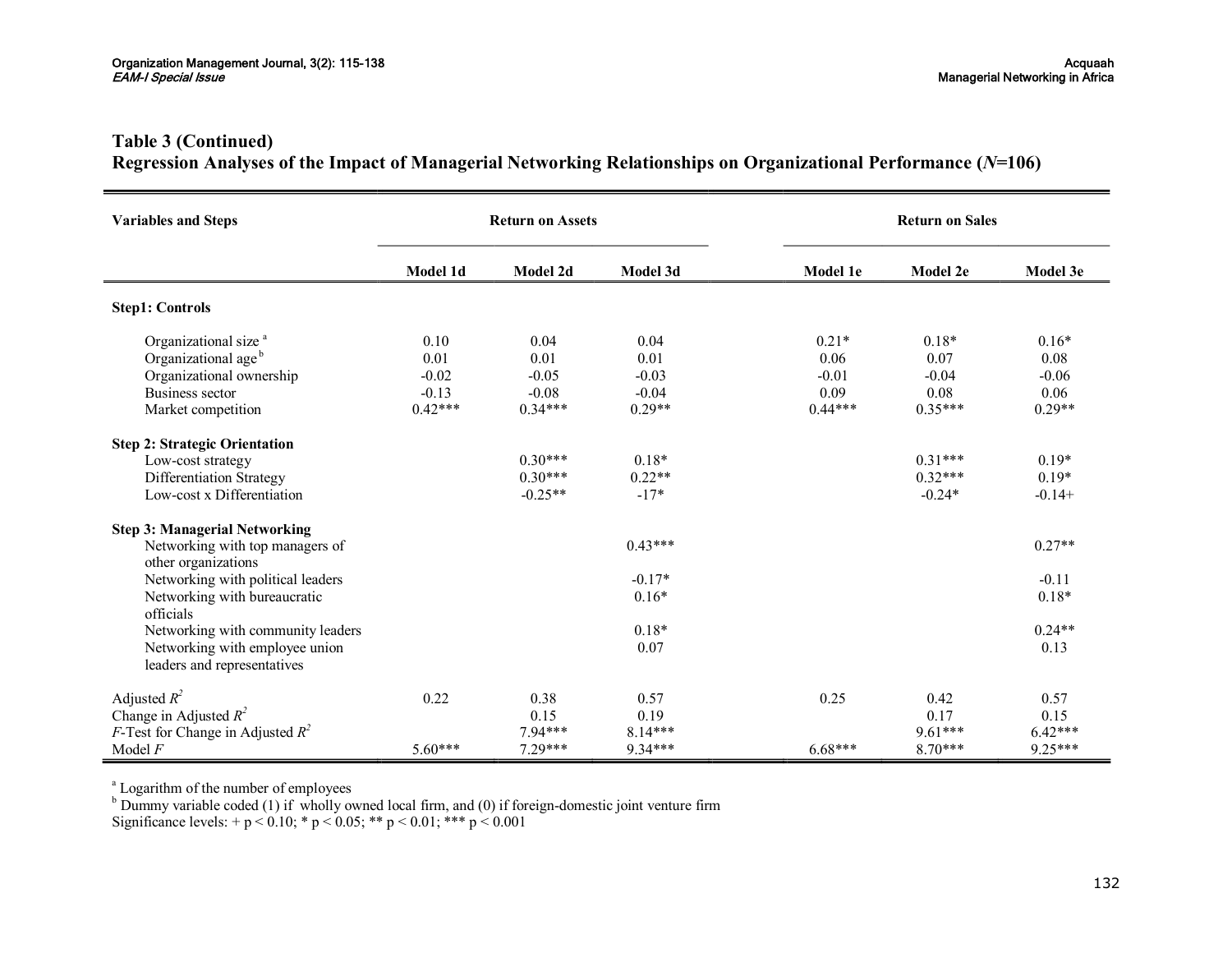other perks) in cultivating relationships with politicians so as to obtain access to resources, information, and contract awards. This clearly shows that not all managerial networking relationships and ties with external entities are beneficial to organizations. There is indeed a "dark side" of social capital (Gargiulo & Benassi, 2000; Portes & Sensenbrenner, 1993). Ghanaian politicians right from the district level to the national level exercise their power and authority in providing resources and business opportunities to organizations. In the process of exercising their power and authority, politicians rely on the norms of reciprocity and therefore the value of the perks they demand and receive from organizations may be greater than the benefits the organizations receive from the favors of the politicians. Alternatively, when top managers develop networking relationships and ties with politicians, the benefits they expect to receive from such relationships in the form of resources opportunities and/or information may not fully materialize without building a stronger relationship with bureaucratic officials who are the implementers of government policies.

Networking relationships with leaders of employee unions and representatives enable an organization to improve its productivity and net income. This may be due to efficiency improvements as a result of the improved relationship between employees and management, an increase in employee morale and commitment, and the elimination or minimization of restrictive work practices. Overall, the benefits of social networking and ties with other constituents such as top managers of other firms, community leaders, government bureaucratic officials, and leaders of employee unions and representatives to organizations in Ghana outweigh the costs involved in developing and maintaining those relationships with political leaders. These findings are important because they imply that in an African setting, managerial networking may have beneficial as well as harmful effects on the strategic organization of firm activities, and this is different from the findings from other emerging economies. The results of the study further show that the sociocultural environment in Ghana is very important in the strategic organization of business activities and the improvement of performance of firms in Ghana. The collectivistic culture embodied in the Ghanaian social organization and its emphasis on relationship building acts as an alternative means of obtaining the necessary resources for the conduct of business activities. The activation of personal and social connections and networking relationships enable managers to circumvent the inefficient and ineffective implementation and enforcement of the formal legal structures and regulations that have been developed to facilitate arms length transactions. The results also indicate that managers developing personal and social relationships with politicians in order to obtain resources for their business activities should be cautious because obtaining those resources through the networking relationships may oblige the firm to offer reciprocal favors whose costs may outweigh the benefits.

The study addresses some concerns with previous research on networking and social capital. First, this study extends the development of social capital to include the social networking relationships and ties with other constituents such as government political leaders, government bureaucratic officials, community leaders, and trade or employee association leaders; extending the works of Peng and Luo (2000) and Park and Luo (2001). However, contrary to Peng and Luo (2000) and Park and Luo (2001), this study shows that the performance effects of the networking relationships with political leaders are completely different from those with bureaucratic officials. This indicates that the effect of managerial networking relationships with external entities in facilitating the exchange of resources for the strategic organization of business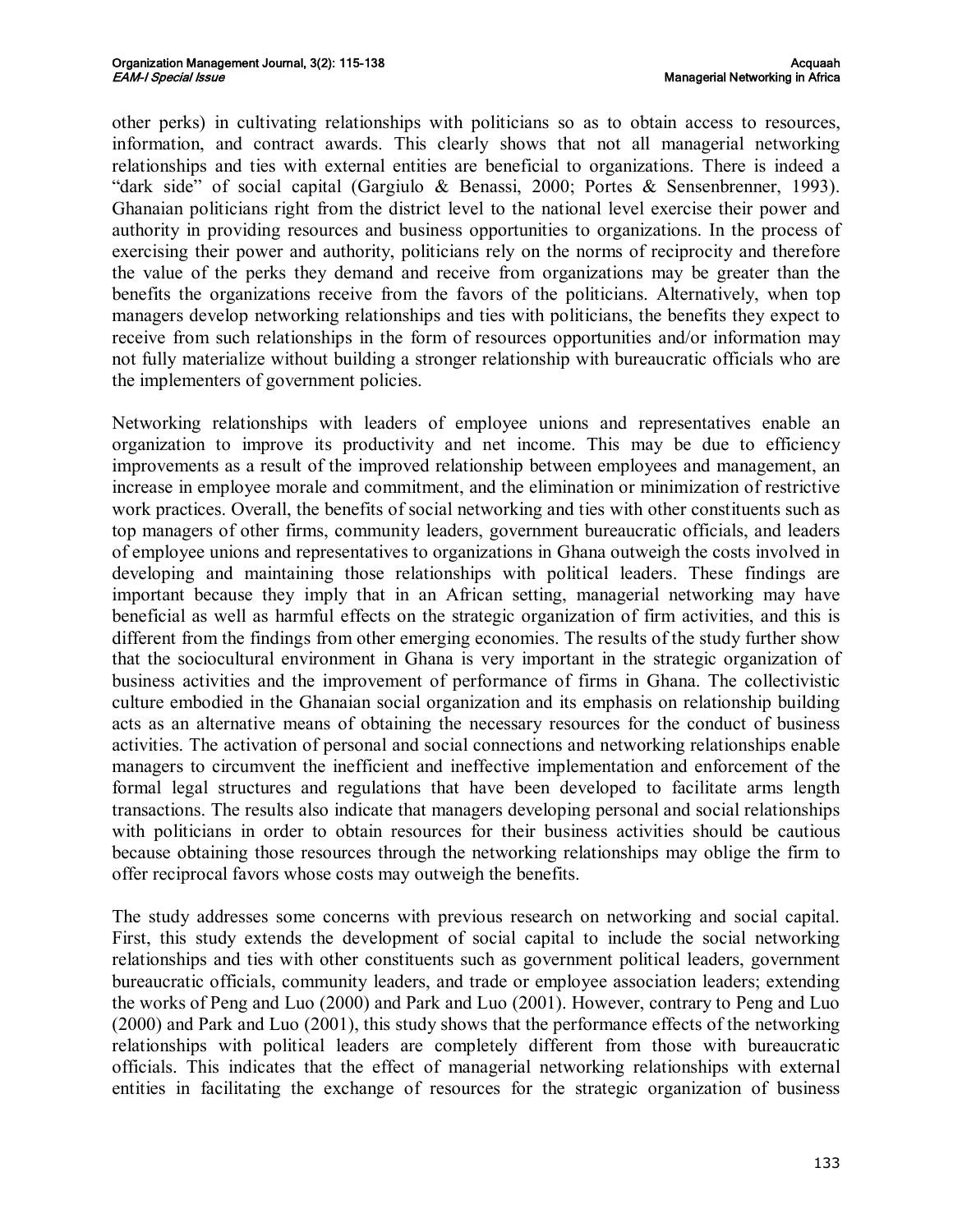activities is distinct in different regions of the world. Therefore, it is imperative for researchers to conceptually and empirically separate these two dimensions of managerial networking relationships when conducting research in emerging economies.

Second, this study is set in a Sub-Saharan African environment where organizations face unpredictable and uncertain conditions in the conduct of their business activities. It extends the investigation of the micro-macro link in managerial networking studies in emerging economies beyond Asia and provides a robust test of the importance of social networking relationships and ties in a highly uncertain environment. Although the study used data from Ghana, the business and economic environmental conditions (e.g., implementation of economic liberalization and privatization policies, and increasing competition), the presence of strong collectivistic cultures would lend support to the generalizability of the findings in other Sub-Saharan African countries.

# **Limitations and Future Research**

Mentioning the limitations of this study may provide ideas for further research. First, subjective measures of managerial networking and performance were used. Measuring networking relationships in a perceptual manner allowed us to capture the quality and richness embedded in the soft nature of personal and social networking relationships that have been developed between managers and other entities. It should also be noted that this has been the predominant method of conceptually operationalizing networking relationships in emerging economies. Moreover, perceptual measures of performance were used because it is difficult to obtain objective measures of performance from organizations in Ghana. However, to minimize common method variance problems, data on networking relationships and performance were collected from different respondents. Second, information on the formation of managerial networking relationships was solicited for the period 1998 to 2000, and performance for the period 2001 and 2002 to establish causality, but the results may be ascertaining associations between the hypothesized variables. It is possible that organizations experiencing better performance may be attracted to relationship formations from managers of other firms, government bureaucratic officials, community leaders, and leaders of employee unions and representatives (Granovetter, 1985). Third, moderating contingency factors that may affect social capital's ultimate value were not examined. For example, network and social capital researchers have started examining the task environment (e.g., Ahuja, 2000; Walker, Kogut, & Shan, 1997), organizational characteristics and strategies (e.g., Park & Luo, 2001; Peng & Luo, 2000), and human capital (e.g., Burt, 1992; Florin, Lubatkin, & Schulze, 2003) as contingencies in the relationship between managerial networking and organizational outcomes. Future studies in an African environment may do well to address these shortcomings.

# **Conclusion**

This is one of the few empirical studies that have investigated the impact of managerial social networking relationships and ties on organizational performance in an African setting. In this study, we present a broader conceptualization of the networking relationships beyond those developed with top managers of other firms to include those with political leaders, bureaucratic officials, community leaders, and leaders of employee unions and representatives to provide evidence on the direct value of social capital. The analyses showed that the social networking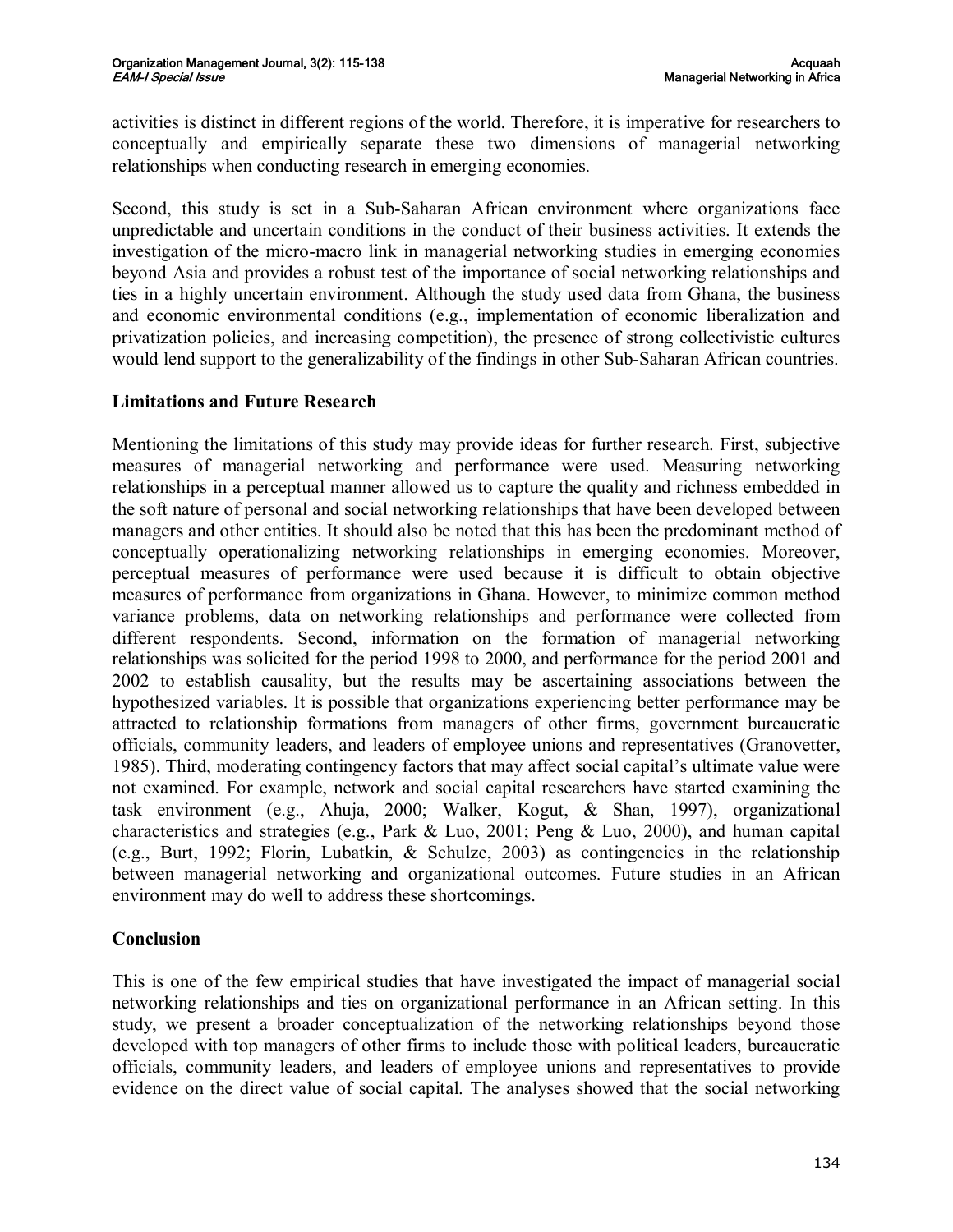relationships managers in Ghana cultivate with top managers of other firms, bureaucratic officials and community leaders, and leaders of employee unions and representatives are significant predictors of organizational performance. However, networking relationships developed with political leadership overburden organizations through reciprocity of favors and hinder performance. Managerial networking relationships developed with external entities could indeed be beneficial as well as detrimental to organizations. These findings would not only deepen our understanding of the relationships between managerial networking relationships and organizational performance, but will help in providing rich insights into a broader development of social network theory and practice.

# **REFERENCES**

- Acquaah, M. (2005). Enterprise ownership, market competition and manufacturing priorities in a Sub-Saharan African emerging economy: Evidence from Ghana. *Journal of Management and Governance*,  $9(3-4)$ , 205-217.
- Adjibolosoo, S. (1995). *The human factor in developing Africa*. Westport, CT: Praeger.
- Adler, P. S., & Kwon, S. (2002). Social capital: Prospects for a new concept. *Academy of Management Review, 27, 17-40.*
- Adu-Febiri, F. (1995). Culture as the epitome of the human factor in development. The case of Ghana's collectivistic ethic. In S. Adjibolosoo (Ed.), *The significance of the human factor in African economic development* (pp. 55-70). Westport, CT: Praeger.
- Ahuja G. (2000). Collaboration networks, structural holes, and innovation: A longitudinal study. *Administrative Science Quarterly, 45*, 425455.
- Amoako-Gyampah, K., & Boye, S. S. (2001). Operations strategy in an emerging economy: The case of the Ghanaian manufacturing industry. *Journal of Operations Management, 19*, 59 79.
- Appiah-Adu, K. (1998). Market orientation and performance: Empirical tests in a transition economy. *Journal of Strategic Marketing*, 6, 25-45.
- Bae, J, & Lawler, J. J. (2000). Organizational and HRM strategies in Korea: Impact on firm performance in an emerging economy. *Academy of Management Journal*, 43, 502-517.
- Baker W. (1990). Market networks and corporate behavior. *American Journal of Sociology, 96*, 589-625.
- Bourdieu, P. (1985). The forms of capital. In J. E. Richardson (Ed.), *Handbook of theory and research for sociology of education* (pp. 241258). New York: Greenwood Press.
- Bourdieu, P., & Wacquant, L. J. D. (1992). *An invitation to reflexive sociology*. Chicago, IL: University of Chicago Press.
- Burt, R. S. (1992). *Structural holes: The social structure of competition*. Cambridge, MA: Harvard University Press.
- Burt, R. S. (1997). The contingent value of social capital. *Administrative Science Quarterly*, *42*, 339-365.
- Codjoe, H. M. (2003). Is culture the obstacle to development in Ghana? A critique of the culture development thesis as it applies to Ghana and South Korea. In W. J. Tettey, K. P. Puplampu, & B. J. Berman (Eds.), *Critical perspectives in political and socioeconomic development in Ghana* (pp. 335363). (*African Social Studies Series, 15681203; V.6*). Leiden: Boston Brill Academic Publishers.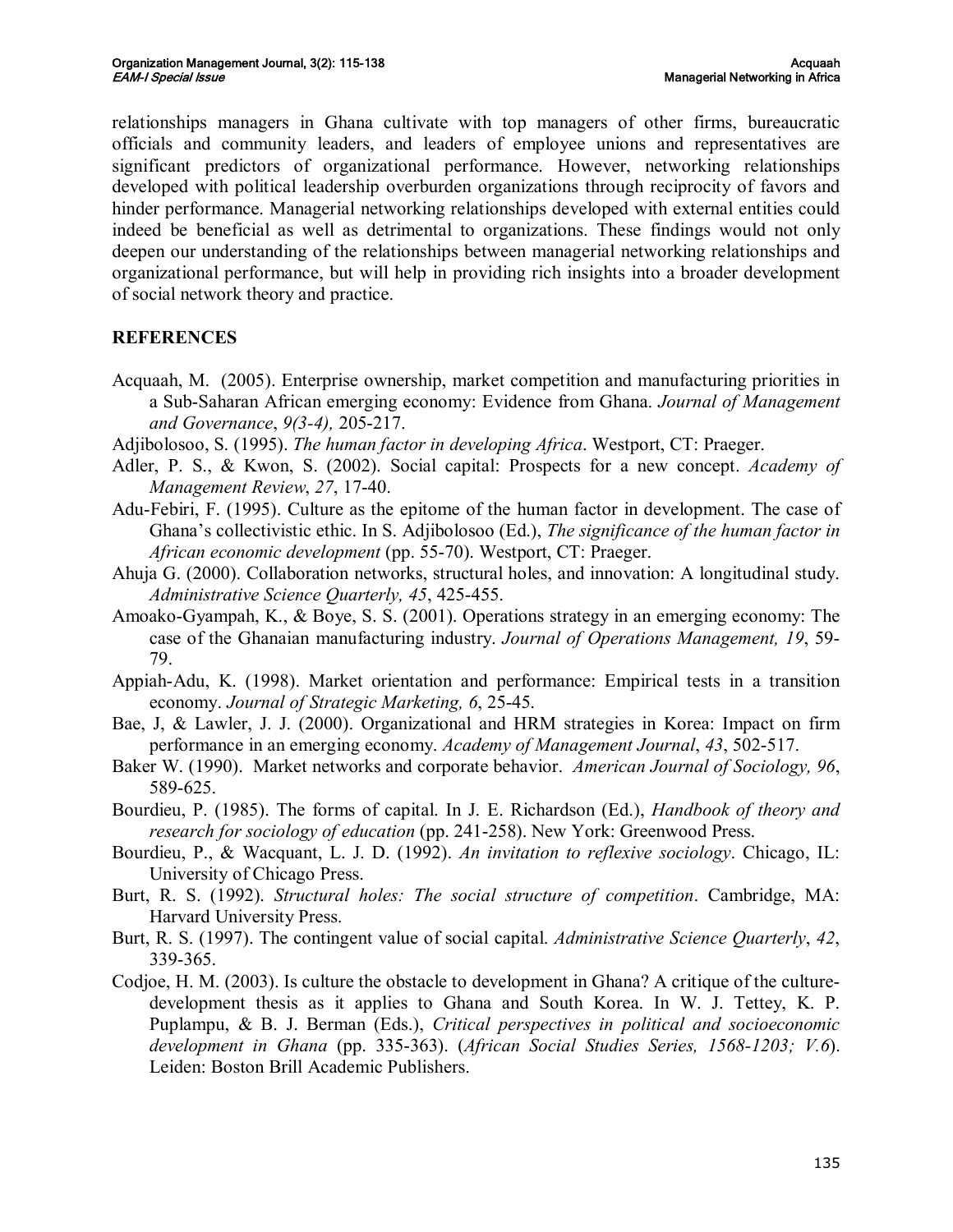- Coleman, J. S. (1988). Social capital in the creation of human capital. *American Journal of Sociology, 94, S95-S120.*
- Debrah, Y. A. (2002). Doing business in Ghana. *Thunderbird International Business Review,* 44, 495-514.
- Dess, G. G., & Davis, P. S. (1984). Porter's (1980) generic strategies as determinants of strategic group memberships and organizational performance. *Academy of Management Journal, 27*, 467488.
- Doucouliagos, C., & Laroche, P. (2003). What do unions do to productivity? A meta-analysis. *Industrial Relations, 42, 650-690.*
- Doucouliagos, C., & Laroche, P. (2004, June). *Unions and financial performance: A meta analysis*. Paper presented at the 41<sup>st</sup> Canadian Industrial Relations Association (CIRA) Conference, Winnipeg, Canada.
- Dubini, P., & Aldrich, H. E. (1991). Personal and extended networks are central to entrepreneurial process. *Journal of Business Venturing*, 6, 305-313.
- Dyer, J. H., & Nobeoka, K. (2000). Creating and managing a high performance knowledge sharing network: The case of Toyota. *Strategic Management Journal* (Special Issue), *21*, 345347.
- Fischer, H. M., & Pollock, T. G. (2004). Effects of social capital and power on surviving transformational change: The case of initial public offering. *Academy of Management Journal*, 47, 463-481.
- Florin, J., Lubatkin, M., & Schulze, W.  $(2003)$ . A social capital model of high-growth ventures. *Academy of Management Journal, 46*, 374384.
- Gargiulo, M., & Benassi, M. 2000. Trapped in your own net? Network cohesion, structural holes, and the adaptation of social capital. *Organization Science*, 11, 183-196.
- Government of Ghana. 1997. *Ghana—Vision 2000: The first medium-term development plan (19972000)*. Accra. Ghana: Ghana Government Publisher.
- Granovetter, M. (1973). The strength of weak ties. *American Journal of Sociology*, *78*, 1360 1380.
- Granovetter M. (1985). Economic action and social structure: The problem of embeddedness. *American Journal of Sociology, 91, 481-510.*
- Gulati, R. (1995). Social structure and alliance formation pattern: A longitudinal analysis. *Administrative Science Quarterly, 40, 619-652.*
- Gulati, R. (1998). Alliances and networks. *Strategic Management Journal*, 19, 293-317.
- Harman, H. H. (1967). *Modern factor analysis*. Chicago, IL: University of Chicago Press.
- Haynes, J. (1991). Railway workers and the P.N.D.C. government in Ghana, 1982-1990. *Journal of Modern African Studies, 29(1), 137-154.*
- Hoskisson, R. E., Eden, L., Lau, C. M., & Wright, M. (2000). Strategy in emerging economies. Academy of Management Journal, 43, 249-267.
- Jacobs, J. (1965). *The death and life of great American cities*. London, UK: Penguin Books.
- Kale, P., Singh, H., & Perlmutter, H. (2000). Learning and protection of proprietary assets in strategic alliances: Building relational capital. *Strategic Management Journal*, 21, 217-237.
- Khanna, T., & Palepu, K. (1997). Why focused strategies may be wrong for emerging markets. *Harvard Business Review, 75(4), 41-51.*
- Kotha, S., & Vadlamani, B. L. (1995). Assessing generic strategies: An empirical investigation of two competing typologies in discrete manufacturing industries. *Strategic Management Journal, 16, 75-83.*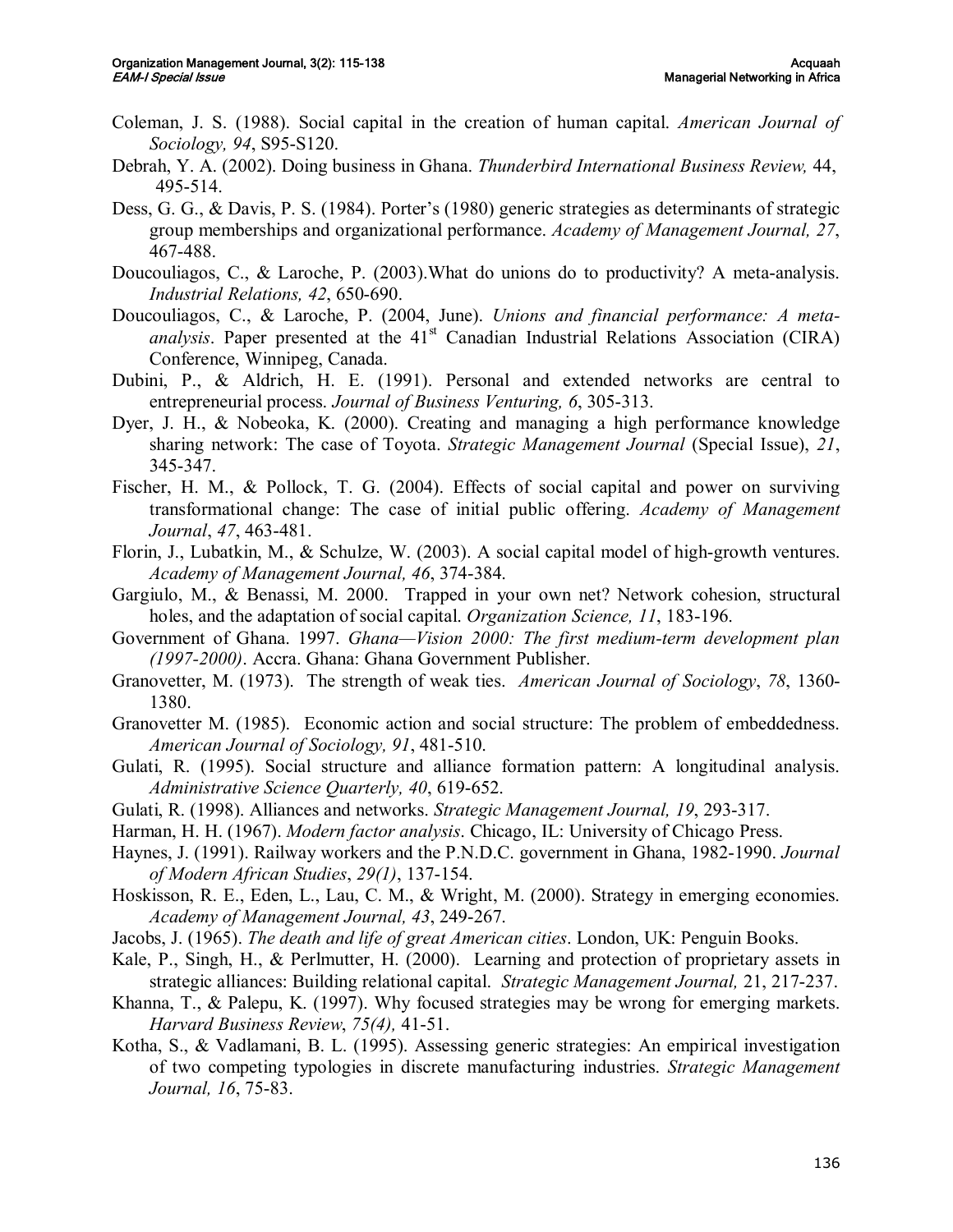- Kuanda, J., & Buame, S. (2000). Social ties and resource leveraging strategies of small enterprises in Ghana. In O. J. Sorensen,  $\&$  E. Arnold, (Eds.), *Proceedings of the*  $7<sup>th</sup>$ *international conference on marketing and development* (pp. 425439). Legon, Accra: School of Administration, University of Ghana.
- Laroche, P. (2004, August). *An empirical investigation of the relationship between unions and firm profitability in France.* Paper presented at the annual meeting of the Academy of Management, New Orleans, LA.
- Laumann, E. O., Galaskiewicz, J., & Marsden, P. V. (1978). Community structure as interorganizational linkages. *Annual Review of Sociology*, 4, 455-484.
- Leanna, C. R., & Van Buren, H. J. (1999). Organizational social capital and employment practices. *Academy of Management Review, 24, 538-555.*
- Lee, C., Lee, K., & Pennings, J. M. (2001). Internal capabilities, external networks, and performance: A study of technologybased ventures. *Strategic Management Journal*, *22*, 615-640.
- Lin, N. (2001). *Social Capital: A theory of structure and action*. New York: Cambridge University Press.
- Mia, L., & Clarke, B. (1999). Market competition, management accounting systems and business unit performance. *Management Accounting Research, 10*, 137-158.
- Mosakowski, E. (1993). The resource-based perspective on the dynamic strategy-performance relationship: An empirical examination of the focus and differentiation strategies in entrepreneurial firms. *Journal of Management*, 19, 819-839.
- Nahapiet, J., & Ghoshal, S. (1998). Social capital, intellectual capital, and the organizational advantage. *Academy of Management Review, 23,242-266.*
- Park, S. H., & Luo, Y. (2001). Guanxi and organizational dynamics: Organizational networking in Chinese firms. *Strategic Management Journal*, 22, 455-477.
- Peng, M. W., & Heath, P. S. (1996). The growth of the firm in planned economies in transition: Institutions, organizations, and strategic choice. *Academy of Management Review, 21*, 492 528.
- Peng, M. W., & Luo, Y. 2000. Managerial ties and firm performance in a transition economy: The nature of a micro-macro link. *Academy of Management Journal*, 43, 486-501.
- Pennings, J. M., Lee, K, & van Witteloostuijn A. (1998). Human capital, socal capital, and firm dissolution. *Academy of Management Journal*, 41, 425-440.
- Pfeffer, J., & Salancik, G. R. (1978). *The external control of organizations: A resource dependence perspective.* New York: Harper and Row.
- Porter M. E. (1980). *Competitive strategy: Techniques for analyzing industries and competitors*. New York: Free Press.
- Portes, A., & Sensenbrenner, J. (1993). Embeddedness and immigration: Notes on the social determinants of economic action. *American Journal of Sociology*, 98, 1320-1350.
- Powell, W. W. (1990). Neither markets nor hierarchy: Network forms of organization. In B. M. Staw, & L. L. Cummings, (Eds.), *Research in Organizational Behavior*, (Vol. *12*, pp. 295 336). Greenwich, CT: JAI Press.
- Rowley, T., Behrens, D., & Krackhardt, D. (2000). Redundant governance structures: An analysis of structural and relational embeddedness in the steel and semiconductor industries. *Strategic Management Journal, 21, 369-386.*
- Salm, S. J., & Falola, T. (2002). *Culture and customs of Ghana*. Westport, CT. Greenwood Press.